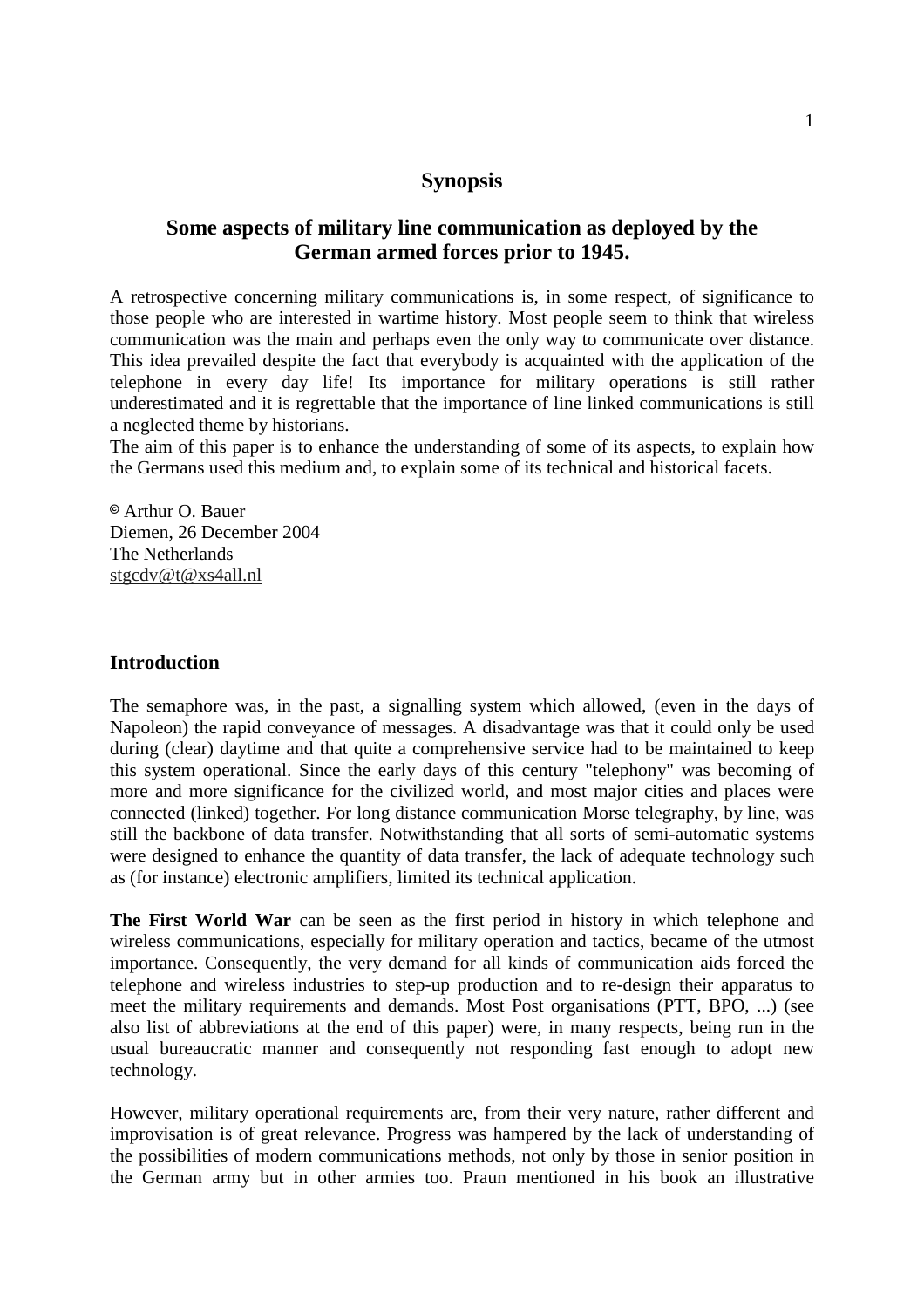anecdote which happened on the western front during the first minutes of New Years Day 1916: - *He handed over the telephone to his commanding General to let him listen to the regards of his man in the trenches. He stated that he couldn't hear anything, probably due to a technical failure.* Praun's comment of this event was *"This was probably the only event in which this highly ranked* (old) *man had come into touch with communication technology.* (1, p. 16)

In the first month after the German invasion of France in 1914, wireless communications were extensively used by the Germans. Certainly the lack of adequate organisation, discipline and security permitted the French to counter most German tactical operations, which finally culminated in the "Miracle of the Marne", where the German military progress on the western front was ultimately stopped. After this turning point in history, the western front began to stabilize and the construction of telephone facilities increased day by day on both sides of the front line. (2, p. 16-18)

As an example I have selected **one** aspect of wire communication which had a great impact on the course of the First World War.



Figure 1: The danger of using the ground in a return circuit

To economize on the construction of telephone lines (wire), most short distance lines were asymmetrically built, so that only one signal wire had to be deployed and the ground (earth or soil) was used for the return circuit.

Its simplicity of deployment and operation is obvious, but from the perspective of security such a telephone circuit was a real nightmare. All belligerents were employing so-called "search electrodes" which were stuck into the ground to look for any kind of modulated electrical earth currents.

The return current in figure 1 between the points a and b is not flowing just between these two points in a straight line as, due to the conductivity phenomenon of the ground (soil), the current is passing through a much wider area than would at first be expected. By means of socalled search electrodes it was possible to pick-up some part of the electrical current between the electrodes c and d as well (sometimes additional electrodes in several directions were stuck in to the ground to look for the optimal reception). In fact what was measured was the voltage drop, due to the specific conductivity of the ground. The further these electrodes are placed from the imaginary centre line a - b, the weaker is the signal that can be intercepted. Near the line a - b the signal can be picked-up by a regular sensitive version of a trench or field telephone however, it is quite likely that the enemy was, in most cases, not positioned on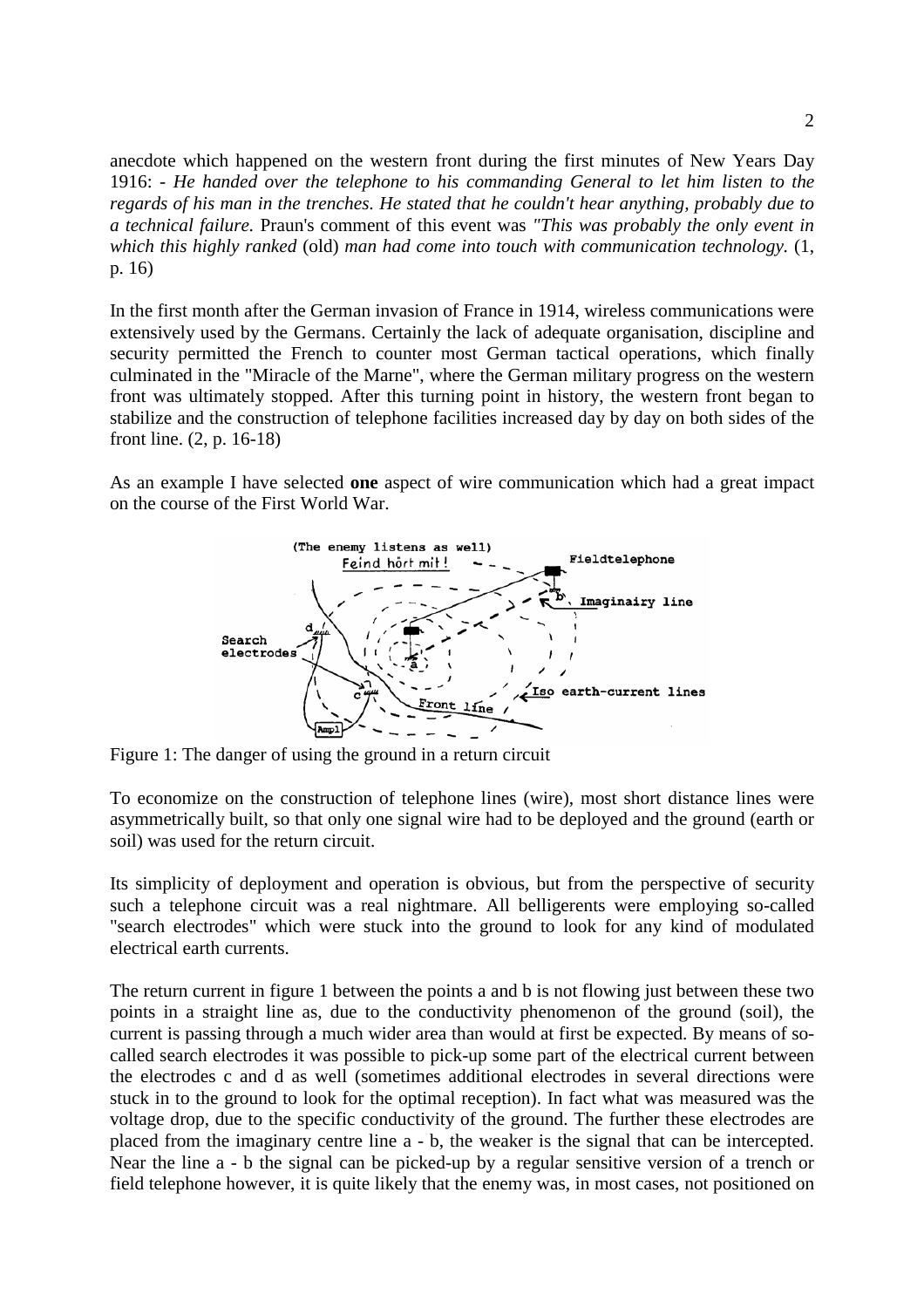or near this imaginary line. To overcome this disadvantage the Germans introduced, for the first time in history, AF valve amplifiers to increase the level of the intercepted signals. Its success was apparent but, as could be expected in a war, sooner or later the French found out about it and rapidly adopted this interception method themselves on an extensive scale.

It is hard to believe that, although both belligerents knew about the danger of being intercepted by these means, they still continued to maintain very insecure communication procedures. (3, p.15-39) This was probably due to the fact that most people were, in those days, not yet sensibly acquainted with the nature of such instruments.

## **During "Interbellum"**

In the 1920s military line communications were becoming, in most cases, a matter of using the regular telephone facilities because these were easy to handle and to maintain as well. Long distance (telephone) communications were becoming daily practice. WW I had boosted the development of valves and, in most developed countries of the world, all sorts of related technology.

From the early 1920s onwards, long-life valves (so-called "Poströhre *or* Weitverkehrsröhre") for telephone repeaters and amplifiers were introduced in Germany by the Siemens company (type BA, BO, CA,...) which allowed a life cycle of  $> 10,000$  hours. The German "Reichspost" (abbreviated DRP, which was equal to the British PO) started to built automatic telephone exchanges in the great cities like Berlin, Munich, etc. Although the extension and modification of the German telephone service wasn't completed before the Second World War started, most places were linked via automatic telephone exchange facilities.

The widespread adoption of carrier telephony (see later) enhanced the efficiency of the available telephone lines and cables. The occurrence on the market of very new technologies and components such as - long-life valves, piezo-electric vibrators (quartz oscillators), the improved iron dust-cores for filtering and pupin-cores (loading coils) and copper oxide (semiconductor) rectifiers to built ringmixers, improved the wide spread implementation of (carrier) telephony in general.

In Germany there were two main streams - the military service and private enterprises. Both of them were working in their own way. The military organisations, for obvious reasons, were building up their own facilities as were also the telecom industries. The German "Reichspost" was, in the first place, extending its network and services and not directly acting in cooperation with the military complex. A similar state of affairs existed in industry! At the outbreak of the Second World War the "Wehrmacht" tried to get full control over the resources of non military organisations. Stocks were, when possible, controlled (or even confiscated) and the German "Reichspost" became more and more like a kind of employment agency, which had to hand over personnel and provide all sorts of facilities.

The German armed forces relied, to a great extent, on the regular telephone network of the Reichspost and only in areas which were designated as "defence zone" did they mainly rely on their own signal organisation called "Nachrichtenmitteltruppe" (Signal Corps or troops).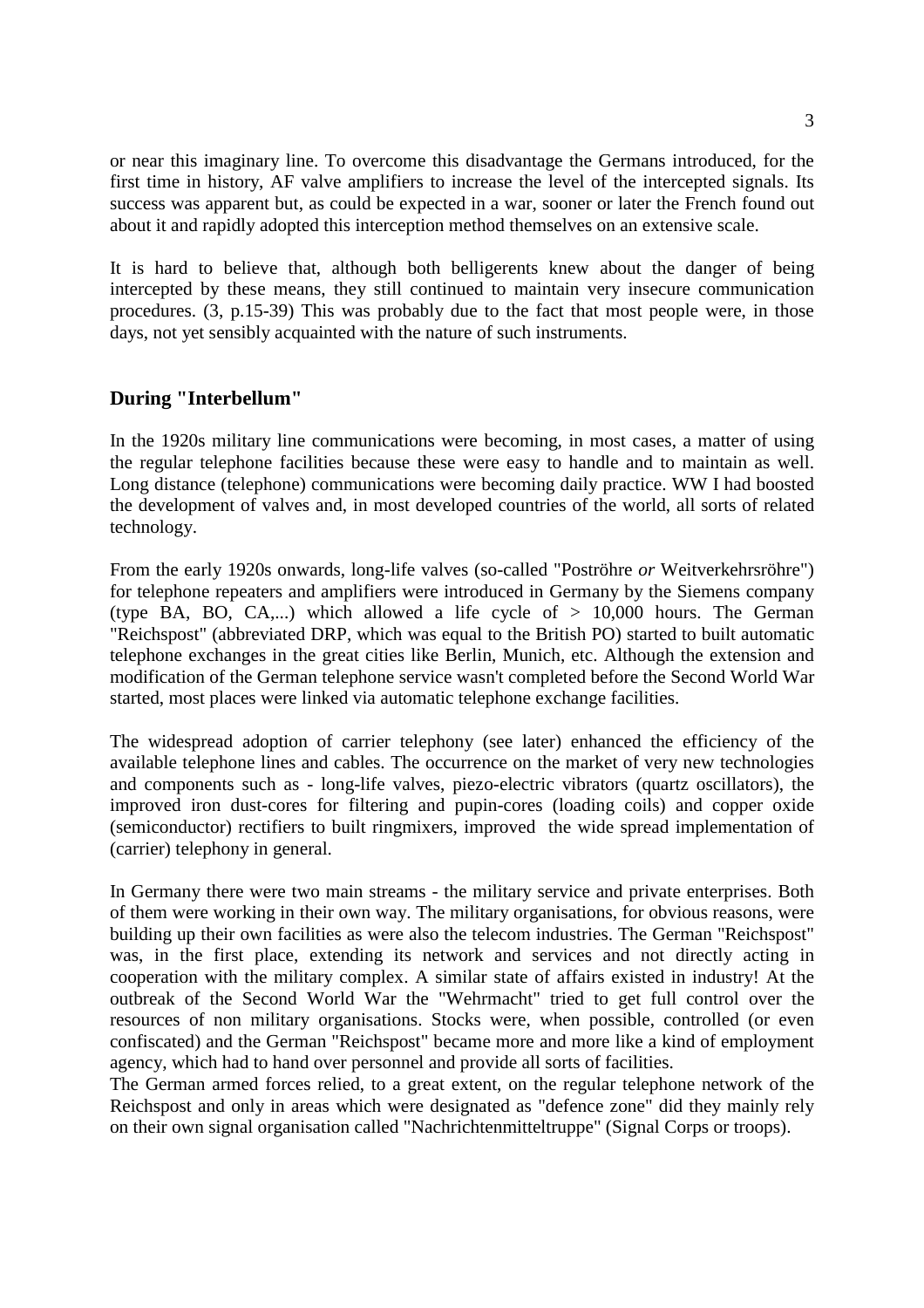#### **Technical aspects of line communications**

At this point let us take a very brief look at some of the technical aspects of "telephony over line" which was, more or less, the "state of the art in Germany" up until the 1940s (in some respects even very much longer as, presumably, was the case in most other civilized countries too)!

Between the wars there were two main ways of transferring telephone data, those were - cable and open wire systems (coax cables like the so-called "Styroflex cables" were often employed for some strategic trunks, though they were still an exception). Cables were basically deployed in city areas and the permanent air-line systems (hereafter called air-lines) were more often used in the countryside because those were inexpensive to erect although quite vulnerable to environmental influences and, of course, in danger of being struck by lightning. An advantage was that air-lines allowed a much better signal transfer over distance (see below) due to their very low power loss, as compared with regular telephone cables.

According to a German army instruction table (4, p. 3) it can be estimated that, for different types of telephone cable or air-line without additional amplification, the audibility (readability) can be qualified **good** for distances up to:

| • FFK (equivalent to the American "spiral four")      | 50 km             |
|-------------------------------------------------------|-------------------|
| • FD 1.5 mm $(1.5 \text{ mm})$ bronze open land-line) | $120 \mathrm{km}$ |
| • FD 2.0 mm $(2.0 \text{ mm})$ bronze wire            | $200 \mathrm{km}$ |
| • FD $3 \text{ mm}$ (3 mm bronze wire)                | 425 km            |

FFK = Feldfernkabel = Field cable; FD = Felddauerleitung = air-line, spaced 20 cm, loss  $\approx 0.0049N/km$ FFK = Feldfernkabel = Field cable; FD = Felddauerleitung = air-line, spaced 20 cm, loss  $\approx 0,0049N/km$ <br>(Later in the war the FF cables were copied (adopted) and modified by the US Army and became well known as "Spiral four") (5, p. 241-242)

Most PO's in Europe expressed the signal power of telephone related technology in Neper. 0 N is, at 600 ohm, equal to 0.775 volt (1 mW) and  $+1$  N = 2,106 V which is equal to 8.686 dB. (Neper is based on  $\frac{1}{2}$  times the "natural logarithm or ln" of the power ratio, whereas dB is based on 10 times the "decimal logarithm or log" of the power ratio) (6, p. 234) (7, p. 209)

To enhance the line capacity of telephone cables or lines, several different technologies could be used (for this paper we neglect the existence of PCM, ISDN and other sophisticated technologies).

Most telephone customers, even today, seem to have the impression that all signal transfer is maintained by a two wire system, which is (was) only true for that line section which is between the telephone set and the first amplifying unit (station). From here on the signal path was split into two system sections (using a so-called "fork-circuit" or hybrid transformer), and was then handled via a so-called "four wire" system. One pair of wires (cores) was used for reception the next pair was used for the out going signal. The reason for doing this is to avoid cross talk and echoing effect after multi-amplification. Only after the final interface (amplifier) was the four wire system converted back again into a two wire system, as was the situation on the other end of the line. Consequently, for each transferred telephone call four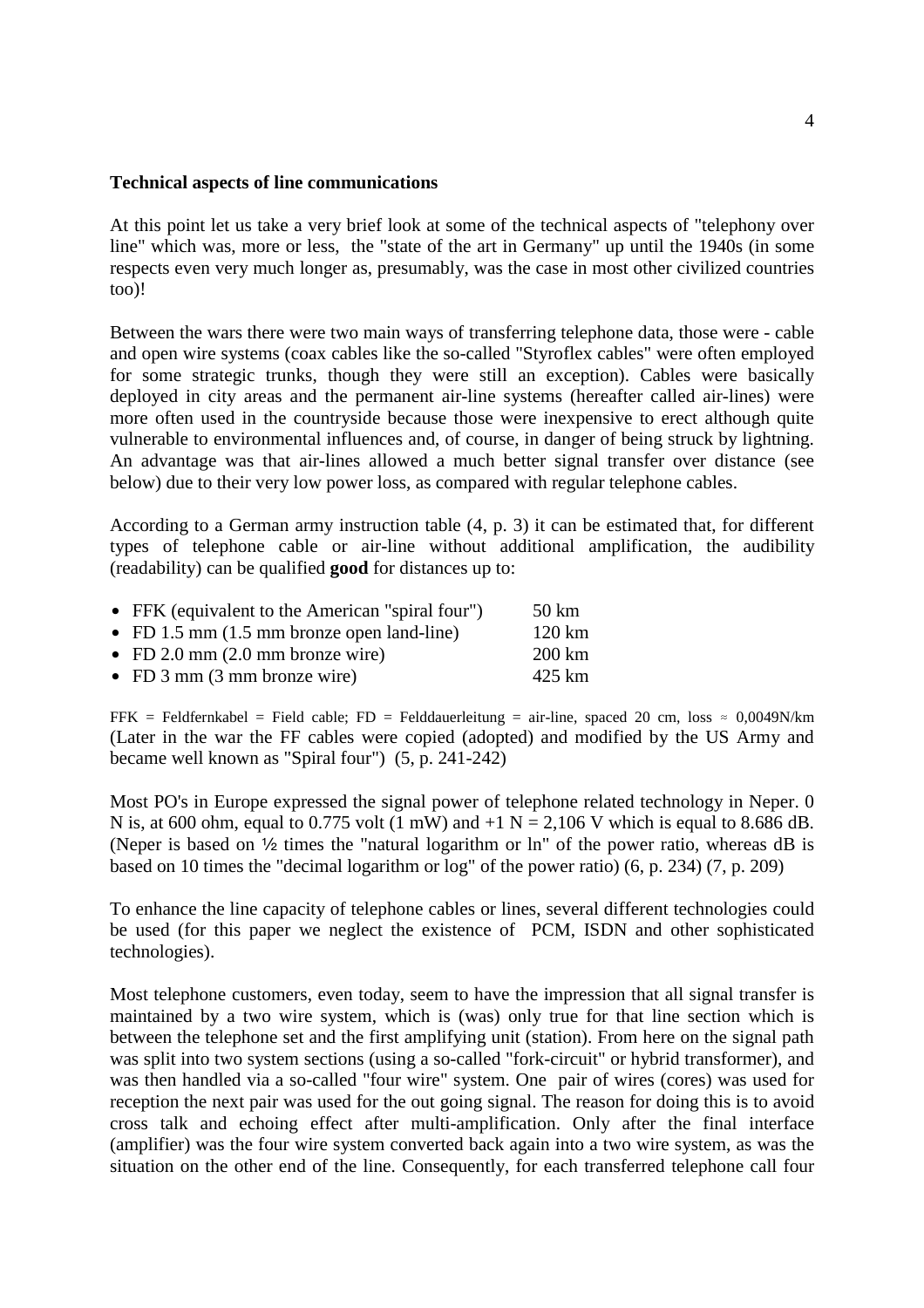wires had to be used. The Germans called each pair  $(2 + 2)$  "Stamm 1 and 2". This can hardly be seen as an economical mode of transferring telephone signals, if for each telephone call two line pairs were needed.

To overcome this disadvantage so-called "Phantom" circuits (see hereafter) were being used even in the early days (the German armed forces used the term "Viererschaltung or Kunstschaltung" which is translated "artificial circuit").

In figure 2 on the next page, let us consider the circuits (a), (b) and (c). Circuit (a) is to all intents and purposes similar to circuit (b) so I will comment only on (b).

In circuit (c) four users are connected on both sides of the line system  $(2+2)$  and these, theoretically, do not interfere with each other. This circuit (c) was sometimes used by the German armed forces when there was a lack of sufficient telephone lines during military operations. The circuit would not, however, be used by PO's who did not employ earthed systems in their long distance (regular) networks. In situation (b) we assume that both lines are perfectly matched in respect to their mutual length and capacitance against ground and to each other and that the transformer taps are correctly centred. In this case both wires of Stamm 1 and Stamm 2 are fed in "common mode" (both arrows are representing equal currents hence these currents cannot induce any current in the secondary side of the transformers) whatever the waveform of the signal current is.

To increase the number of signal channels which could be transferred via a telephone line or cable, telephone signals were modulated onto a RF carrier and this (modulated) signal was transmitted to and/or received from a similar station on the other end of a line (section). Each signal channel was using one side band of a suppressed carrier signal. This was explained for the signal path - station  $A \rightarrow B$  and station  $B \rightarrow A$ . (A - is receiving the lower side band and transmitting on upper side band towards B, whereas B - is receiving the upper side band and transmitting on the lower side band towards station A) (8, p.36)

(please continue at next page)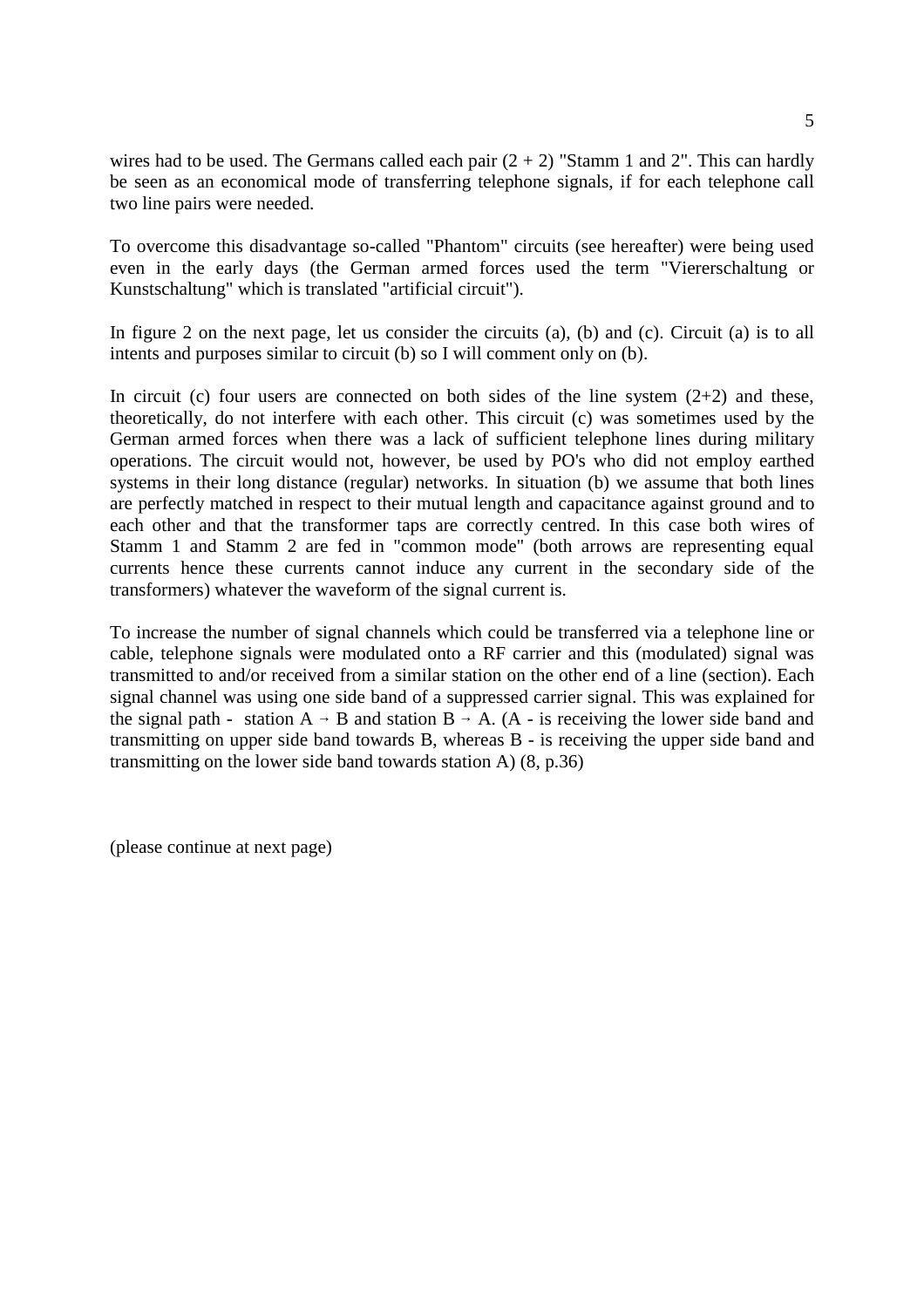

Figure 2: Examples of phantom circuits (Kunstschaltungen)

Both technologies, the low frequency and carrier telephony signal path, were commonly transferred via different type of cables. For this occasion we neglect the use of loading coils (in Germany known as "Bespulung" by means of "pupin cores") of telephone cables or lines, which on the one hand reduced the power loss for low frequency signals but, on the other hand, reduced the maximum carrier frequency which could be transferred. Basically therefore loading coils could not be utilized in conjunction with carrier telephony. Nonetheless, the German signal troops often used single channel carrier systems working on relatively low frequencies between 5 up to 24 kHz (TF a, b and TFb 1, 2, 3, 4) which were not seriously affected by lightly loaded lines (below 15 kHz carrier frequency).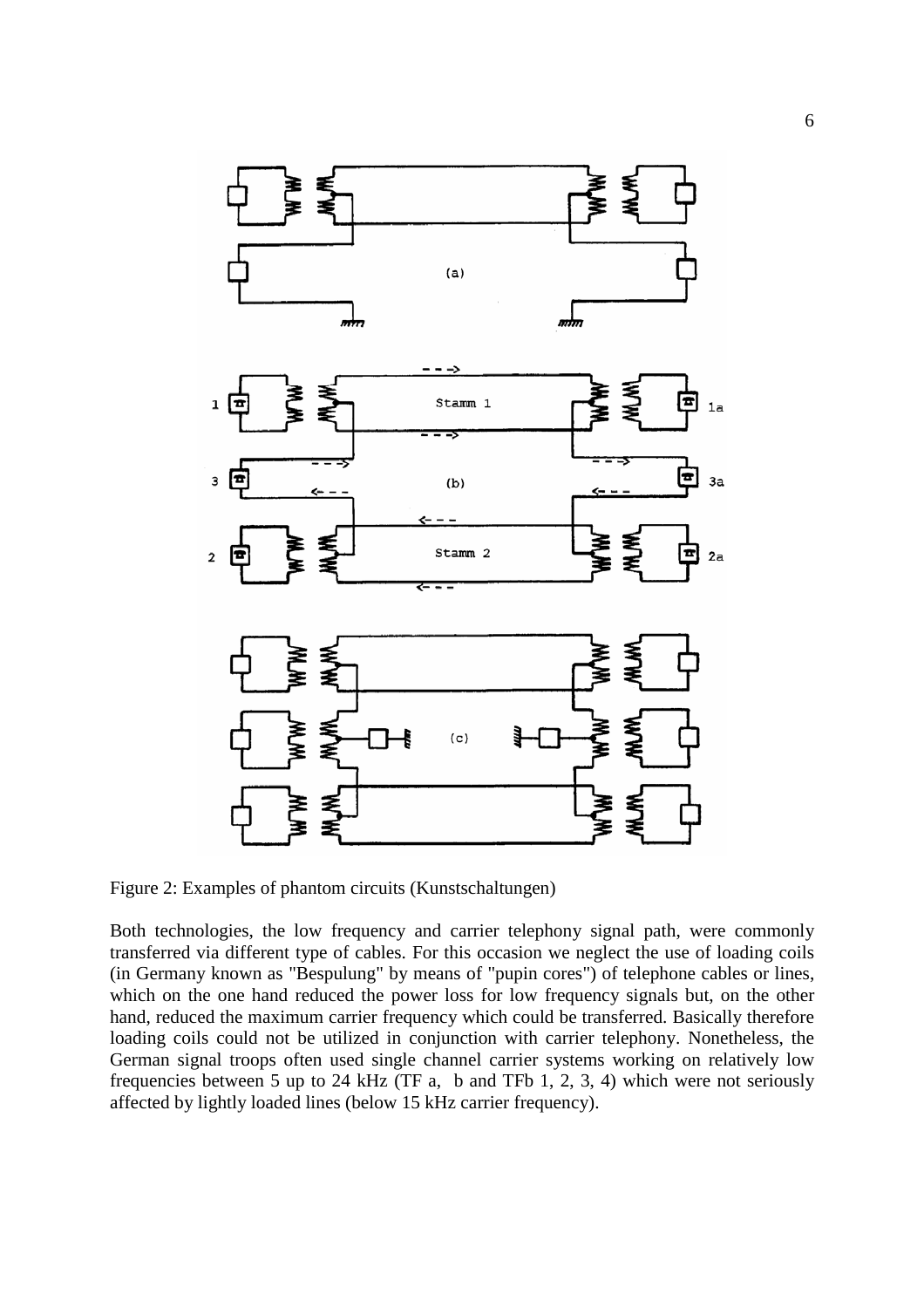

Figure 3a: Construction of the Feldfernkabel (FFK), equiv. spiral four



Figure 3b: The DM-cable, in conjunction with a phantom circuit

Basically we can distinguish between the cable types in figures a - b or combinations of these. Drawing 'a' show "Sternverseilung" which also became known as "Spiral four". Drawing 'b' illustrates the so-called "DM" cable type. (DM stands for: Dieselhorst-Martin)

The cable shown in drawing section 'a' consists of spirally twisted cores, which can form a four wire trunk  $(2 + 2)$ . The opposite wires belongs to the same signal channel (Stamm). The advantage of this cable type is that the separation between the two wire groups is rather good and cross talk level is very low. But, a disadvantage is that when such a cable type is used in conjunction with a "Phantom" circuit the symmetry can't be assured, due to the vulnerability to slight changes in their mutual capacitances when, for instance, the cable has been bent.

Diagram 3 b shows the "DM cable". Each line pair is twisted with a specific pitch. The advantage of this technology is that of very low levels of cross talk but a disadvantage is the increase in the diameter of those cables.

(please continue at next page)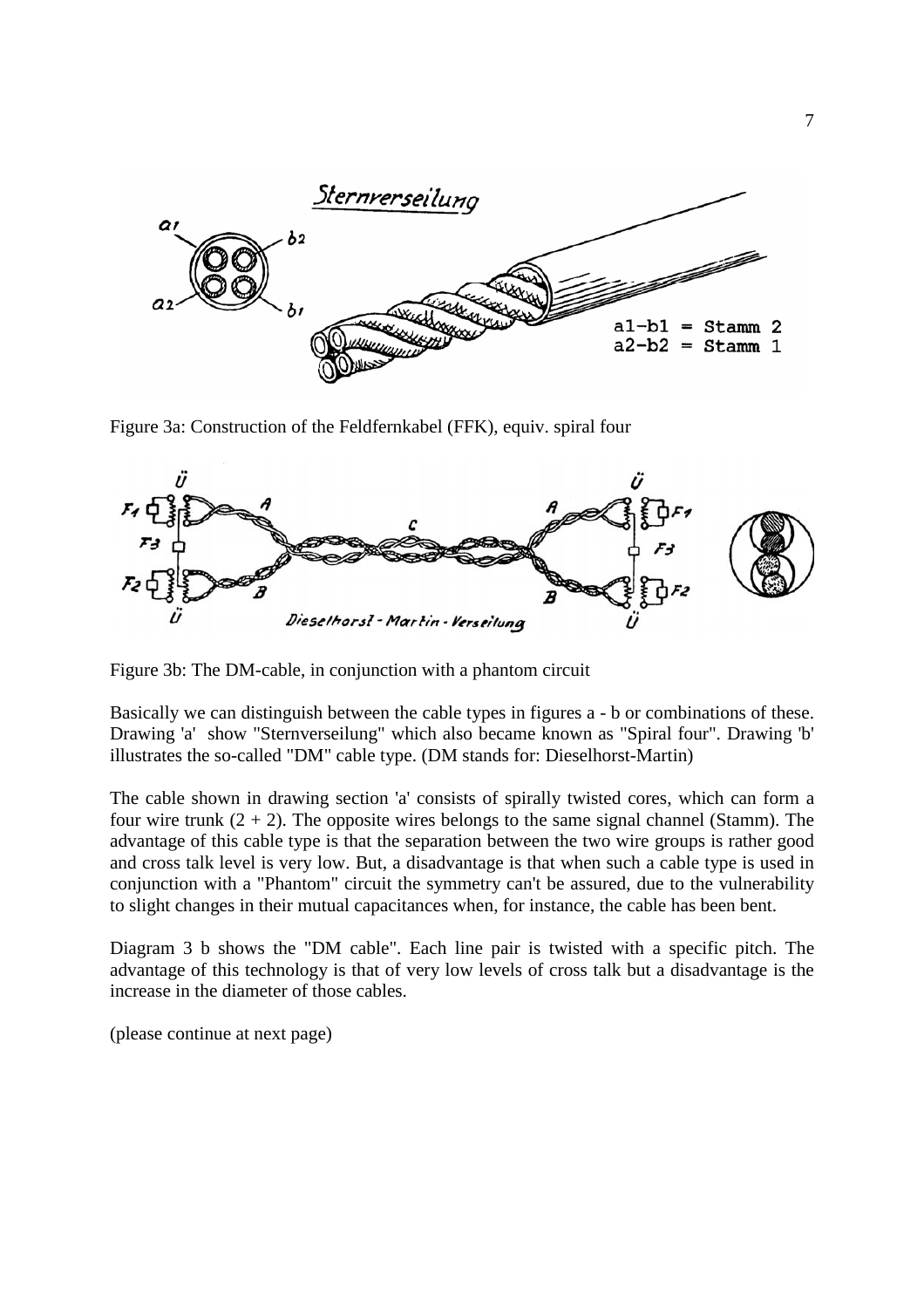

Figure 4a: Drehkreuzachse, consisting of two lines



Figure 4b: Example of a "Drehkreuz" layout

It is known (from physics) that parallel wires can induce mutual currents. This phenomenon is especially a nuisance when signals are transferred over some distance on air-line trunks. The electromagnetic environment can also induce additional man made noise and/or interference. This could be countered, as is shown in fig. 4 a and b, by changing the mutual position of the wires and to spin (rotate, German "Drall") these individual line wires with respect to the other wire pairs at particular locations. The German army rotated the wire pairs (Stamm) in a clockwise direction, whereas the Luftwaffe maintained an anti-clockwise rotation. In Germany this technology (line type) became known as "Drehkreuzachse or Drehkreuzlinie" (Achse may be explained as "spill" and linie as "route"). Figure 4 b shows an example of an air-line layout. We see on the left hand side the Stamm or cable numbers and each Stamm consist of two wires. The individual line pairs are changing their positions in a certain sequence with respect to each other. The cross overs are similar to those shown in fig. 4 a. It doesn't matter if the lines are used in two or four wire systems (or a combination of both).

The technical term "Drehkreuzachse" seems to be completely unknown in Britain, because according to Hinsley in his book "the Inside Story of Bletchley Park": - *New technical terms sometimes gave trouble........... I can remember his* (Trevor Jones, AOB) *going round for several days with a worried look on his face murmuring "Drehkreuzachse"*... ) (9, p. 21)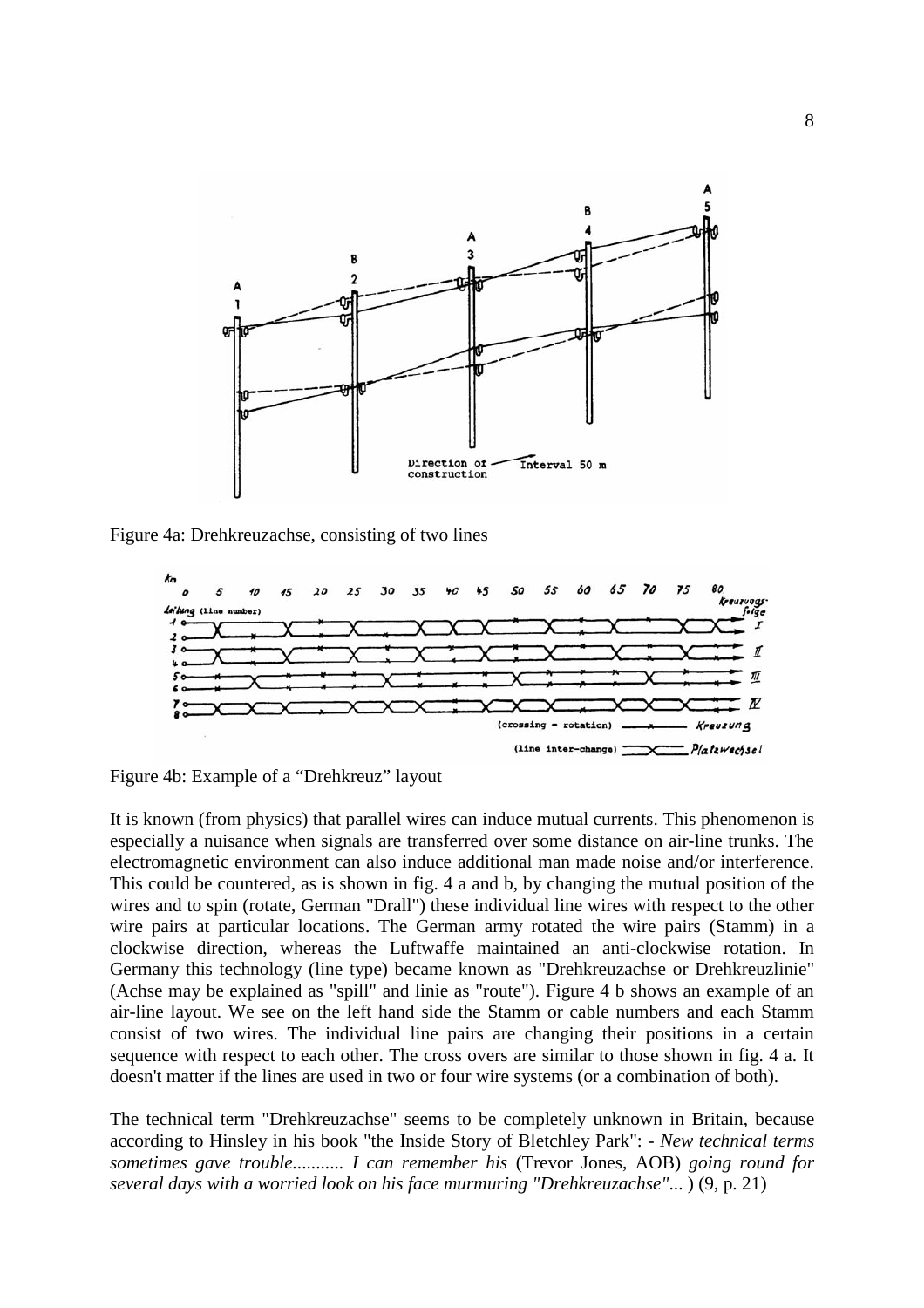According to a technical reference (4) (8) the sequence and point of rotation has to be maintained within a limit of  $\langle 1/10 \lambda \rangle$  of the specific signal frequency which is to be transferred. Low frequency (near DC) signals as used for regular telephone could be rotated every 25 km, something of a nuisance when carrier signals of the Siemens MG 15 apparatus had to be handled which used up to 150 kHz ( $\lambda$ =2 km), then every 2000 : 10 = 200 m a line rotation had to be deployed. The MG 15 and MEK 8 apparatus could transfer signals, without additional amplification, over distances of 170 up to 240 km depending on the wires type used and the weather conditions (rain and/or ice). (10, p.1) It was of the utmost importance to keep the tolerance of the involved line parameters within a few cm! Sometimes even crossings (rotations) had to be maintained somewhere in the cabling between two telegraph poles! (To retain optimal mutual symmetry)

## **The campaigns in western Europe**

The border regions of eastern Germany were not extensively equipped with telephone facilities and subsequently the armed forces had to extend the lines from the telephone exchanges nearest to the Polish border themselves, though often with close cooperation of the German Reichspost. Both, army and air force built their own communication trunks, which, in some respect, can be seen as wasting manpower and material, though on the other hand it improved the flexibility of their communication systems. We have to consider that the Germans could descend upon Poland over a front stretching from the border of the former Czechoslovakia right up to the border of Lithuania which was, by then, occupied by the Russians. After the Molotov - Ribbentrop pact in Moscow on 25 th August 1939 both countries synchronized their future campaigns on Polish territory.

However, in August 1939 the Luftwaffe completed their own telephone system as part of the air force organisation (Ln = Luftnachrichtentruppe or air force signal corps). On 19 August 1939 a comprehensive signals manoeuvre took place (große Schaltübung or great telephone exchange exercise) in which all levels of command and their particular communication (line) networks were tested. (5, p. 8) However, we will not discuss the organisation of different levels of German command.

The Luftwaffe extended their line communication network with 4050 km telephone lines of all kinds. (750 km FD, 2000 km FFK and 1300 km sFK or special heavy field cable) At the end of August they had at their disposal a very comprehensive line communication network. (5, p. 9)

Communications over lines are, or can be, quite complex in nature bearing in mind that we have to consider that all sorts of message types had to be transferred. Orders often had to be sent out to many stations (divisions) at the same time and as this was, in effect, official documentation there was a need for it to be printed out. It was, as in all other major armies in the world, common practice to send these kinds of messages by means of teleprinters. For this paper we do not consider the operation of Feldhell (Feldfernschreiber or field Hell printer), which apparatus was widely employed by army services.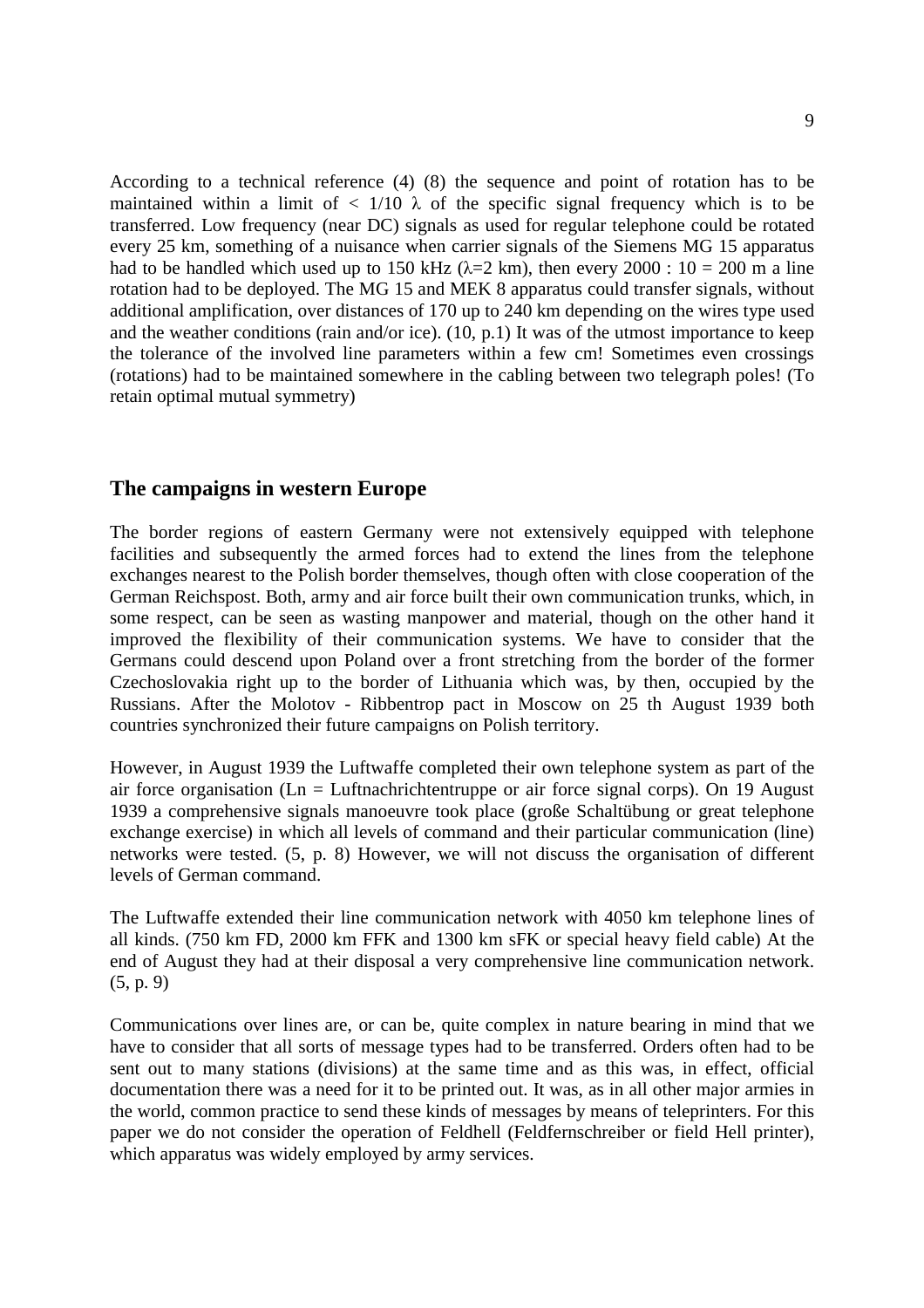If we think of telephone line communications then we have to consider that telex or teletype messages were using the regular telephone line systems as well (as far as the military services were involved). The German army and air force both used so-called WT 40 interfaces (WT stands for "Wechselstrommehrfachtelegrafie" or multi channel AC current telegraphy) (in Britain known as "VFT" or voice-frequency telegraphy) which allowed for 6 - 12 different messages at the same time being handled on a single telephone (audio) channel (300-2000 Hz). Six channels could be utilized if a two wire system was used and twelve channels were available when a four wire system  $(2+2)$  was being deployed. It was even possible to increase the number of channels per line when "Phantom" circuits were being used.

The Germans still used, for the teleprinter service, the old fashioned word telegraphy operation. The military section which was concerned with telephone in the broad sense was still called "Telegrafentruppe" or telegraphy troops or corps, as well.

We have noticed that the Siemens MG 15 carrier telephony apparatus could transmit and receive 15 different telephone channels (we have to consider that the eight channel MEK 8 made by AEG was also widely used). When these carrier channels were entirely utilized for telex communications, there would have been  $12 \times 15 = 180$  teleprinter channels available. However, in common usage, the lines were shared by both telephone and teleprinter operations (mixed service).

During tactical operations (campaigns) the front line troops were followed, as swiftly as possible, by the "Telegrafentruppe" (telephone troops) who had to install cable and/or air-line trunks. Let us take in to account that the campaign in Poland took only about three weeks and that according to Hoffmann (5, p. 15) the Ln-troops built, during this interval, 5000 km of sFK lines, 4800 km of FD (Telegrafenbau) air-lines and, on the other hand, repaired and reconstructed nearly 1500 km of Polish air-lines which were immediately incorporated in to the air force communication organisation. It is evident that they had put enormous effort (manpower and material) into completing this task within the space of three weeks. Comparable figures, for German army operations over this period, are not known to me.

According to General Praun the telephone facilities on Germany's western border during the first month of the war were in a rather premature state of development, and in no way sufficient to cope with the military requirements should France have eventually initiated an invasion of the "Siegfried line" (also called "Westwall"). (1, p. 106-118) Hoffmann noticed (from his wartime perspective) - how lucky it was that Hitler's plans to initiate a campaign in the west on 12/15 November 1939 or 17 January 1940 were not put into effect on those dates. (5, p. 35)

# **The theatre in western Europe 1940**

It is evident that the German armed forces were preparing for a campaign in the west after they returned from the Polish theatre. During the heavy winter of 1939/40 the troops put all their efforts in to preparation for the "Tag X or Day X" (invasion of the Low Countries and France) which ultimately became code-named "Fall Gelb" or "Affair Yellow".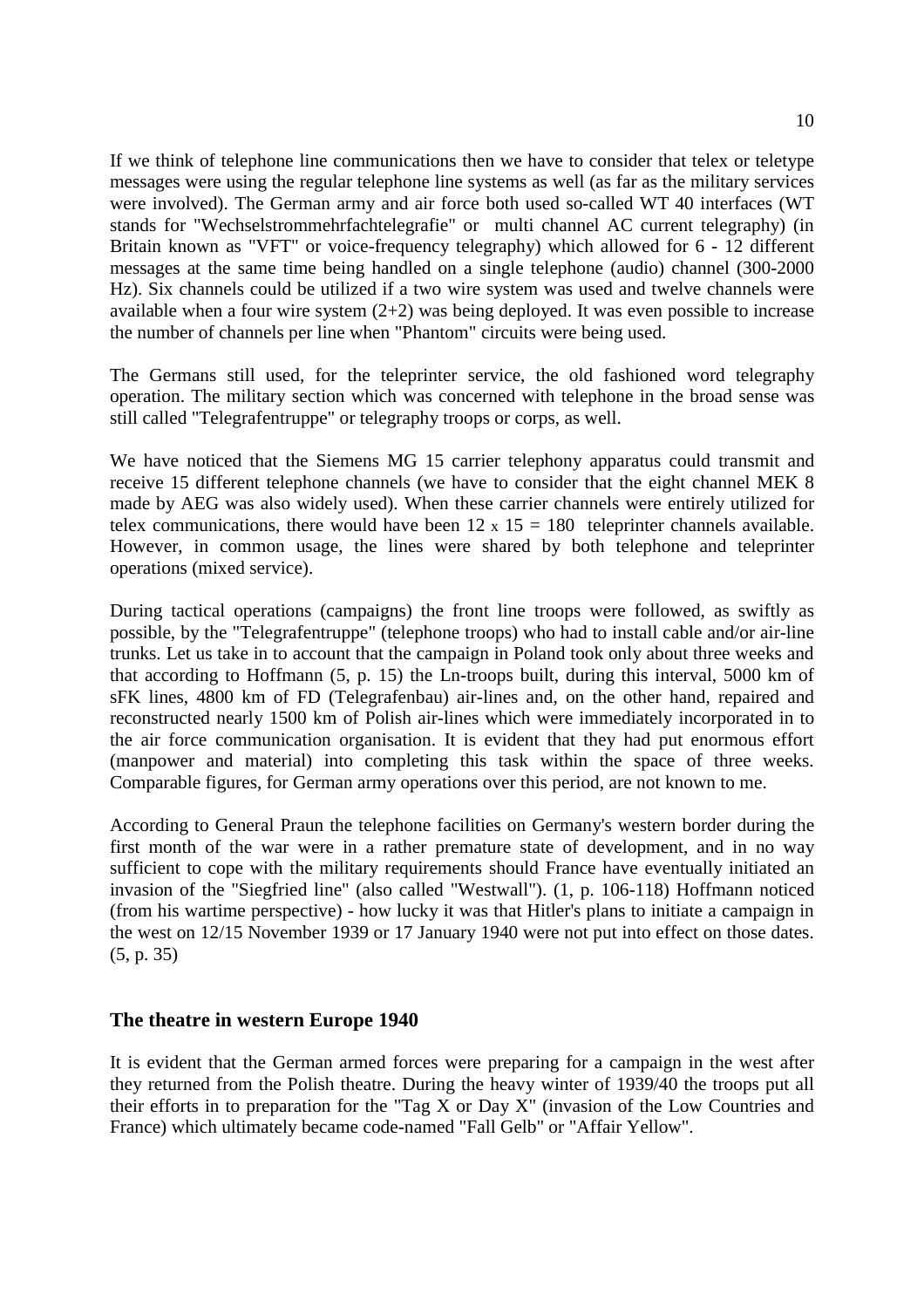It was planned that the Luftwaffe would install, for every air force group, a separate "Drehkreuzachse" consisting of four or even up to eight core pair (2 or 3 mm Cu) - which could be used in either two or four wire circuits  $(2+2)$  and also in conjunction with carrier telephony and/or Phantom circuits. The future (tactical) lines which had to support the military operations could consist of open-wire construction and/or of FF cables (FFK or sFK). The "Achsen or line communication spills" were of the utmost importance for their advancing troops during operations and can be regarded as **the** "*funiculus or umbilical cord*" connecting with their commanding centres and organisations at the far end of the line.

Improvisation of all kinds became daily practice because the advancing troops were often moving too fast forward to be followed by the regular line construction troops. Almost without exception FFK cables were being utilized over distances of up to 120 km without additional amplification, whereas 80 km was already specified as beyond the limit. (5, p. 43)

In areas where the French troops had retreated and/or gave up fighting, the Germans worked hard to implement the line facilities of the French PTT (French equivalent of BPO) in to their own communication network. In most circumstances the French PTT showed considerable cooperation with the German military organisations. They continued doing so for the years to come and the French PTT even took an active role. But this seeming cooperation also had its "down side" for the Germans, because personnel of the French PTT had occasionally managed to build some subtle traps in to their own telephone system, which were being activated after D-Day and which were used to disturb or even block the German line transmissions. German specialists were then simply unable to trace the origin of the failures. (5, p. 268) According to Hoffmann the French long distance cable network, in 1939, consisted of about 6000 km. During the German occupation this network was, on behalf of the Germans, extended to a length of about 11,000 km. (5, p. 50)

### **Change in tactics**

In the late 1930s reliable VHF and UHF valves were coming on the market. Although, magnetrons were widely available their operational reliability was not too good and most German companies sooner or later modified their transmitting equipment with valves, notwithstanding that this meant that sometimes lower frequencies had to be taken into consideration.

Beamed communication links were tested by many authorities in the world in the 1930's. It became possible to direct radio waves with small apertures creating beamed radio links. The German air force ministry (RLM) specified their technical requirements in close cooperation with Telefunken to get on hand a reliable radio link system (Richtfunkverkehr or abbreviated RV) which became known as the Michael apparatus (DMG 4.., 5..). It operated on a wavelength of 54 to 60 cm (500 - 555 MHz). The modified version which became available in 1939 could handle one speech channel and three "Telegrafie" or telex channels. The sets became quite popular and were widely employed in all main theatres in later war years. The Michael signal groups were equipped with very fine trucks, of which one carried the communication and auxiliary apparatus and the second truck carried a 30 m hydraulic telescopic mast, which was quite easy to erect (two of those 30 m masts were necessary if a station had to function as a relay post). From the tactical point of view this proved to be of life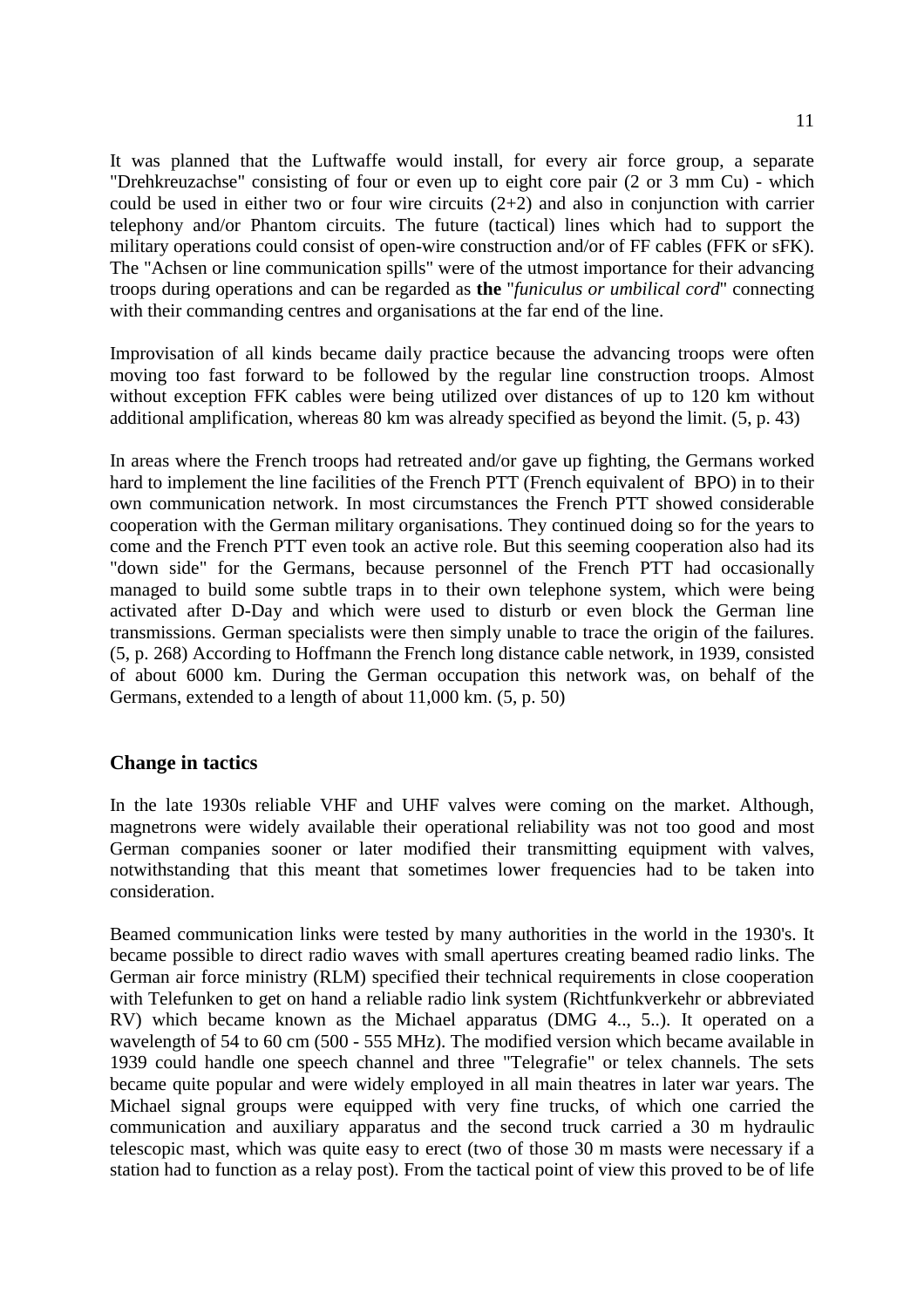saving importance as, for instance, near Stalingrad in the winter of 1942/43 after the Russians had pushed the German troops back. However, they could only use Michael links during darkness, because the Russians were hunting for any such communication facilities. The German air force ordered 3540 installations but until April 1945 only 2370 were delivered to them. (5, p. 332-) (11, p. 143-144, 169-170)

In 1941/42 the first "Rudolf" (DMG 3aG) apparatus, a more advanced equipment, became available which allowed nine telephony channels and one so-called "Dienstkanal" or service channel to be deployed. These nine channels were special carrier modulated by a FTF 10 or FTF 11 (FTF 12) interface, which generated a carrier signal of a bandwidth of 60 kHz. The transmission mode of the Rudolf equipment was FM modulation. By means of "WTZ" apparatus three telex signals could, at the same time, be transferred on each (telephony) channel. The Rudolf installation proved to be a powerful radio link tool in conjunction with line communications. Depending on the height of the individual antenna, distances of up to 200 km were technically (tactically) possible. Between 1942 and April 1945, 435 sets were supplied to the German air forces.  $(5, p. 333)$   $(11, p. 170)$ 

The Army purchased comparable equipment from the Lorenz Company, which apparatus became known as "Stuttgart I and II" (Fu G 03, ...) (1250 - 1400 MHz). From 1942/43 a few hundred of those 10 channel units were delivered to the Army. These installations were, more or less, comparable to the Michael apparatus as it was also equipped with a 30 m telescopic mast. (12, p. 118 - 120)

The introduction of "RV" in to military service did not necessarily mean that those installations were instantly and widely deployed in the armed forces signal service. It took quite some time before this medium became widely adopted.

However, the first use of RV occurred soon after the occupation of Denmark and Norway and was established between Sandefjord (100 km south of Oslo) and Hirthals 40 km South of Skagen (Denmark) over a distance of 170 km. The set used for this occasion was a Krabbe-Gerät and it was pushed to its technical limits. It was directly modulated by a MG 15 carrier telephone equipment which allowed the use of 15 or more telephone channels when telex was utilized. (5, p. 335)

Nevertheless, and despite its limitations, the Krabbe apparatus formed, after the German "Balkan campaign" (in spring 1941), the backbone of the telephone link from Crete via Athens, then Corfu to Monte Sardo at the very southern tip of the Italian peninsula. From here the signals were injected into the regular Italian telephone network and transferred to Berlin (or even up to Hitler's Command Centre "Wolfschanze" in East Prussia). The speech quality over this remarkably long distance was often better than a local Berlin call. These Krabbe installations were particularly modified by the Telefunken company for this task and it used wavelengths between 70 and 80 cm, which proved to be an optimal frequency band (12 W antenna power and amplitude modulation). The shortest distance that had to be bridged was 120 km and hardly any fading was observed during its operation. This service enabled thirteen long distance telephony channels and one "Dienstgespräch" or service channel. Each channel could handle, in conjunction with WT apparatus, up to 12 telex channels. This radio link was being operated almost without interference for over three years. Most failures were caused by the generator which caught fire, due to petrol evaporation in the intense heat. (13, p. 64-68)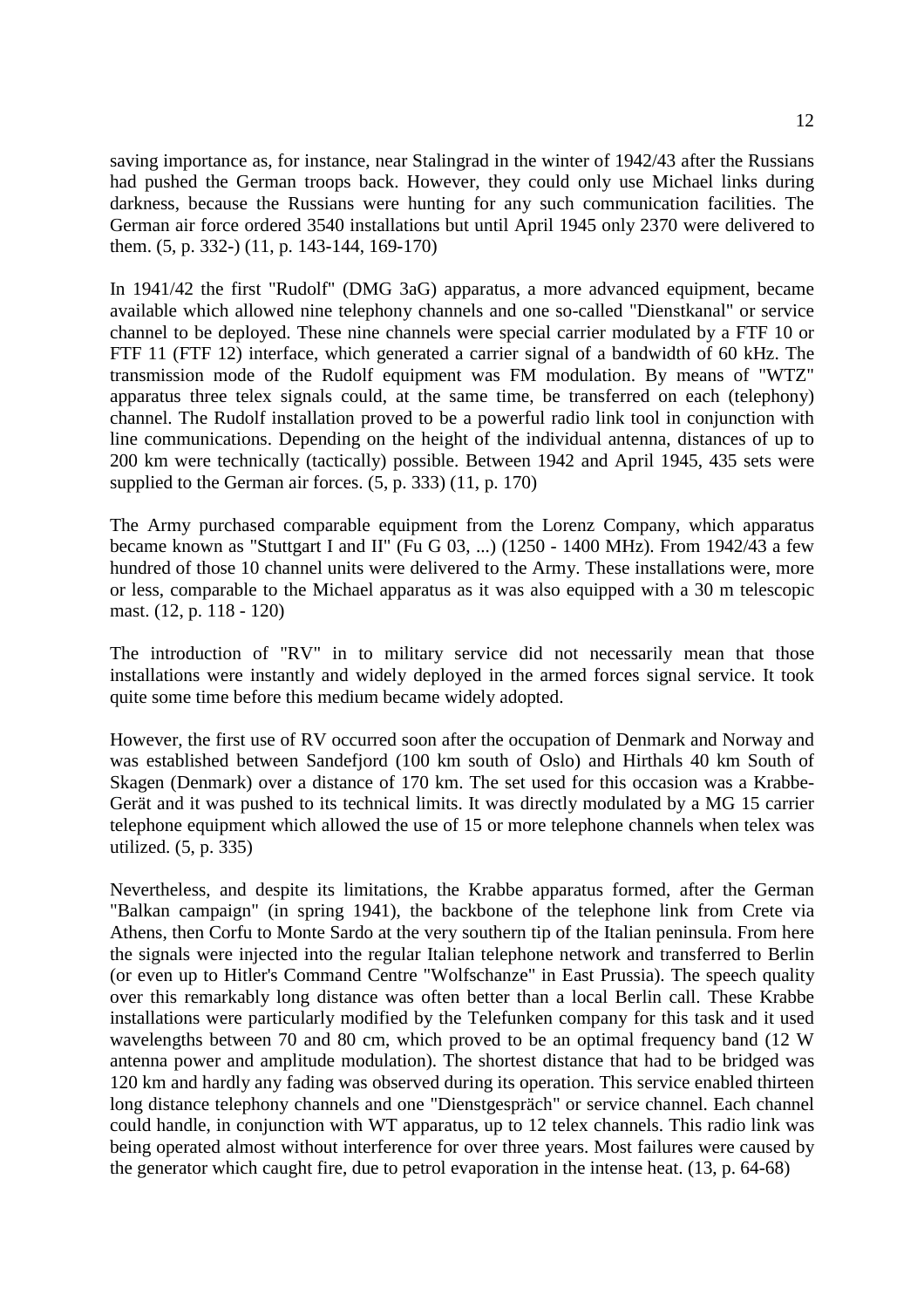As we will see later this extended signal path would become of strategic significance for German communications from, and to, North Africa as well.

#### **North African theatre 1941 to 1942**

We know that Rommel advanced very rapidly in Northern Africa, with this joint army and air force operations, after he had landed in Tripoli in spring 1941. As usual the signal troops followed Rommel's successful campaign in Libya as rapidly as possible. The line facilities in North Africa were, compared with the European continent, extremely underdeveloped and in a sense rather catastrophic and hence during the early days of their campaign the "Afrikakorps" had no other choice than to rely mainly on wireless communications. Step by step more line facilities became available and non mobile services were connected to the telephone system. These air-lines consisted mainly of 2 or, sometimes, 4 wires (Cu 2 or 3 mm). According to Hoffmann the British air-lines, which were left behind after their retreat in the direction of the Egyptian border, were of much better quality than those of the Italians! (5, p. 242)

Teleprinter (Fernschreib) communications were of very great importance for the German armed forces because orders and directions were printed out and could also be filed. To improve the understanding of the matters relating to the telex service (Fernschreibtruppe) let me give a brief explanation. The telex service troops can be divided into both regular and the so-called "G-Schreibtrupps" or top secret teleprinter service. Both machines but were in a sense of different types and the regular line "G-Schreiber" (SFM 52 c or d) was equipped with an integrated (built in) coding-decoding facility which allowed online coding and decoding of messages. We are not here considering the wireless signals of the secret telex apparatus SZ 40 or SZ 42 (Lorenz). This signal operation (service) was called "Sägefisch I, II,..." or Fish by the British and its codes were later cracked by the efforts of Colossus in Bletchley Park. Interestingly, breaking these message codes took - despite Colossus - considerably more time then breaking the regular Enigma messages.

Top secret telex had to be handled with the very greatest care and had to be guarded for 24 hours a day and very special precautions had to be taken to see that those machines were kept out of the hands of the enemy. Due to these requirements, the first troops arriving in North Africa were not sufficiently supplied with G-Schreibers.

Improvisation often became daily practise and one had to work with the equipment available. Hoffmann mentioned in his book the following, rather illustrative, story.

Nonetheless, command orders had to be communicated and kept secret which posed a problem if no secret teleprinter apparatus was available. Some operators used a definitely prohibited transmission mode, - they passed on a prepared punch tapes, in reverse, through the punch tape reader! Under military law this was a criminal offence but, what other choice would they have had under those circumstances (and who the hell would tap those lines in the African desert anyway?). (5, p. 237-...)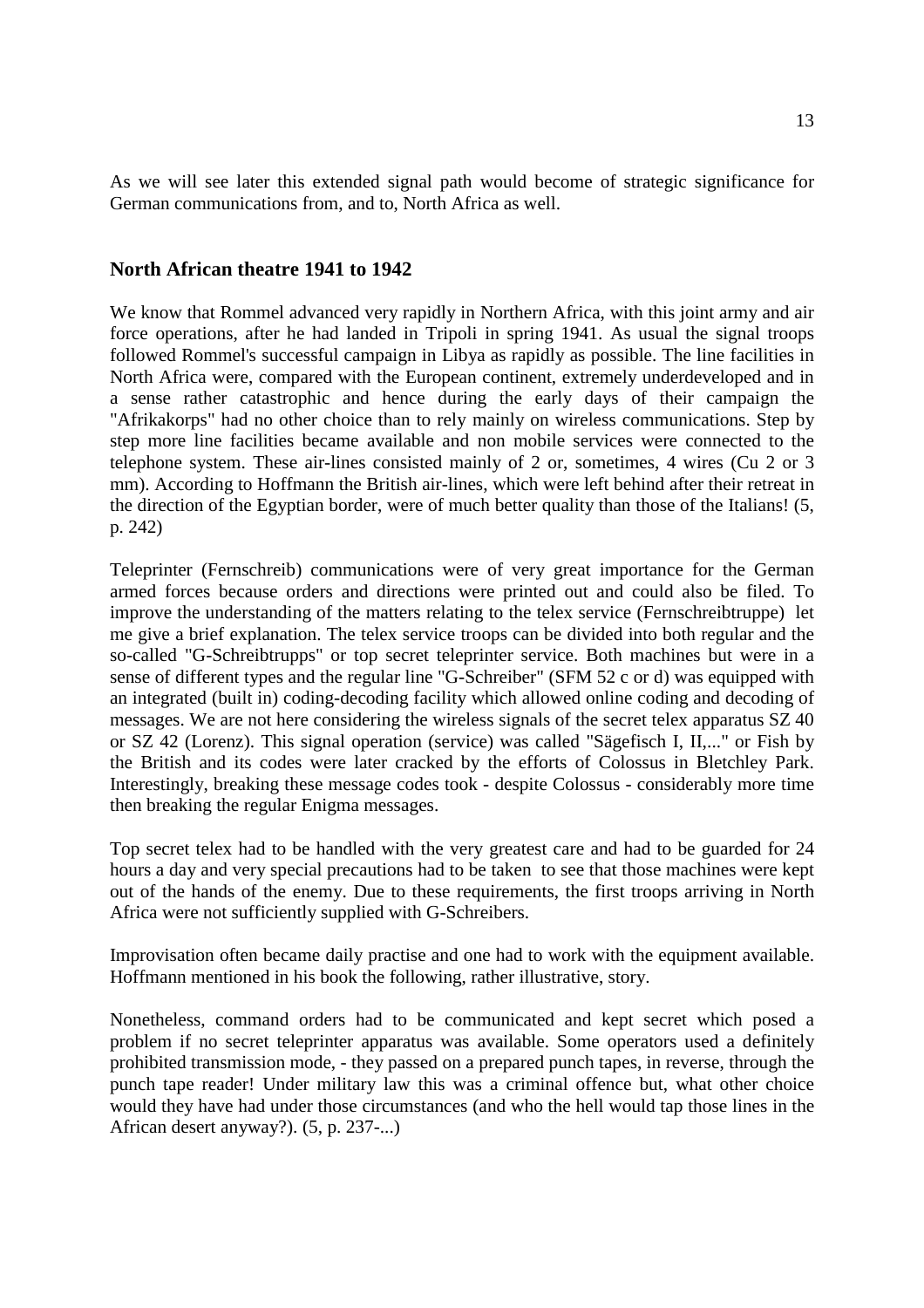However, as time went on communications became more and more organized. The telex service could use the Italian cable between Benghazi and Syracuse on Sicily and could also send their messages via a UHF radio link (RV), the first station on the African side being positioned in Derna with an additional station at El Dhaba later on (we neglect for the moment the Sägefisch" short wave wireless service).

Previously we have learned about the Krabbe installation on Crete and this UHF link was later also extended to a station near Derna on the African continent (air distance Derna Crete about 350 km). A tropospheric phenomenon ensured its solid operation. This phenomenon was caused by hot air layers over the Mediterranean at a height of 1000 up to 4000 m at a temperature of 50 to 60 $^{\circ}$  C during daytime (temperature inversion). (5, p. 391)

On the nights of the 8/9 or 12/13 July 1942 SAS troops raided some tents in El Dhaba but just failed to destroy the one which would have resulted in knocking out the only remaining telephone link to the European continent. Hoffmann is not certain whether or not this SAS raid was actually targeting this important communication site. (5, p. 391)

We have noticed that this radio link was often the only "life saving" telephone facility to Europe and can be regarded as a virtual umbilical cord. The American General Omar Bradley expressed it in slightly different terms after the invasion in 1944: - *Our rapid drive across France was dependant on a shoe string. That shoe string was a radio link.* (5, p. 436)

# **From Russia up to the bitter end**

**The German invasion of Russia** on 22 June 1941 initiated the most heavy and large scale fighting the world had ever seen. The quantities of man power and material involved, even for today, were enormous and can be regarded, in my opinion, as the "longest Battle in History". The invasion on D-Day was, in respect to man power and material, only a medium sized operation! On the other hand the German campaign in eastern Europe was a war, in most respect, of quantities rather than quality. I regret that, still today, most western historians seem to neglect the implications of this German involvement against Russia. It tied up millions of men, which (luckily for us) severely hampered the German war efforts in other theatres.

The first very important experience the German armed forces encountered in Russia was the emptiness of the country. In western Europe distances are counted in hundreds of km, whereas in Russia you have to count in thousands of kilometres. The implication on communications in general is evident especially after the Russian "Partisan" resistance became a very dangerous threat in the German army's rear. The Russian resistance aimed, in the first place, to disrupt German lines of communication and transport because, of course, the Partisans were not strong enough to fight direct battles against German armies. Nevertheless, they were of considerable support to Russian military operations.

The army was regularly equipped with long and medium wave transmitters (30 WS, 80 WS and 100 WS, 100 kHz - 3000 kHz) which allowed wireless communications up to 250 km. Short wave was unfavourable because most counter stations were often in the so called "skip distance" which meant that radio waves could not be received regularly. (1, p. 138, 273) This phenomenon stressed the need for installing telephone facilities which, especially in the early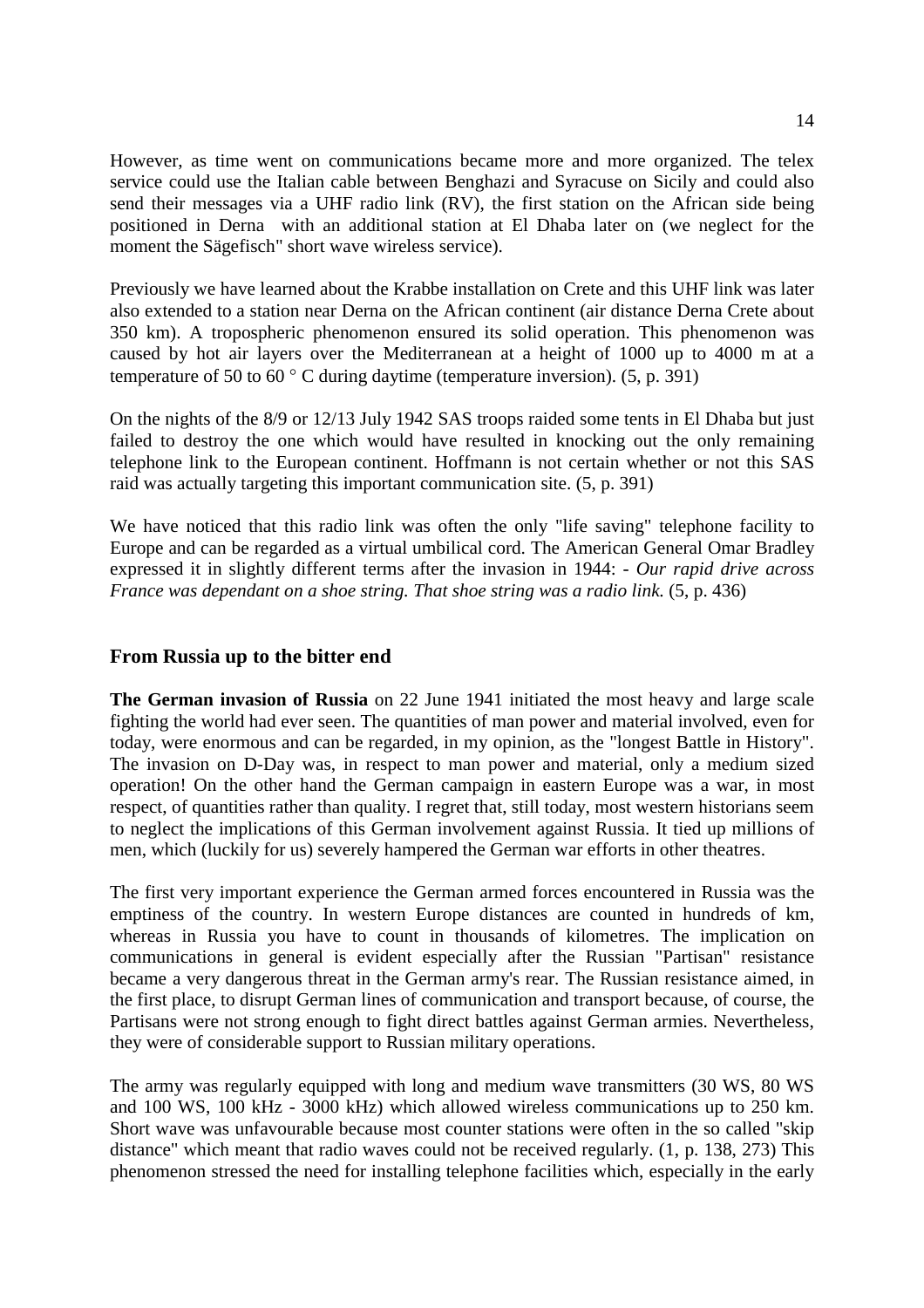days of the invasion in Russia, had mainly to rely on combinations of various cables and airlines.

Consider the problems faced by signal troops who had to follow the very fast movements of Guderian's panzer divisions, which sometimes advanced a hundred or more kilometres a day!

The German Army and Luftwaffe both built their own telephone lines boarding either side of the roads (as far as one may express this word for most Russian tracks). The Luftwaffe followed the left hand side and the Army the right hand side of the road (always in respect to direction of the advance). This proved to be necessary because the rotation of the lines of the "Drehkreuzachsen" were contrary to each other (left and right line spin). (5, p. 83)

The High Command of the 2 Panzerarmee" (Guderian's tank army) noted that their achievements in line constructions between 22 June and 30 November 1941 were, according to Praun: (1, p. 270-273)

• That it was the III/F.N.R. 40 (III/signal Regiment 40) who built and/or reconstructed a total length of 7804 km telephone line (FFK and FD) (equal to the distance Berlin - Peking)

According to Hoffmann (Luftwaffe) (5, p.117- 118)

• Ln-Regiment 22 construct an average of 40 km/day whereas it normally did 20 to 24 km/day.

As the war years advanced the density of available lines improved. However, the huge distances involved and the disruption caused by the Partisans (who continuously worked to destroy German line communication network facilities) forced the Germans to rely more and more on radio links. In fact this was a logical solution as it reduced both man power and the quantities of valuable materials used as, for instance, copper (Cu) which was regarded as a strategical material.

According to an American calculation concerning the impact of man power and material on regular line communication facilities versus radio links (5, p. 329): -

• To build 160 km (100 mile) of four wire air-line (2+2), 94 BRT ship loads of material was needed and to install this line would take 10 days and 2000 men.

**Whereas** 

• A radio link bridging this distance could be built within 10 hours using only 44 men.

If we consider distances of the order of 1600 km (1000 mile) as were not uncommon in Russia, then the saving would amount to about 20,000 men, which is more or less equivalent to one German army division!

As an illustration of how capable the German line organisation was, let me recount an anecdote told to me, a few years ago, by the late Karl Otto Hoffmann himself.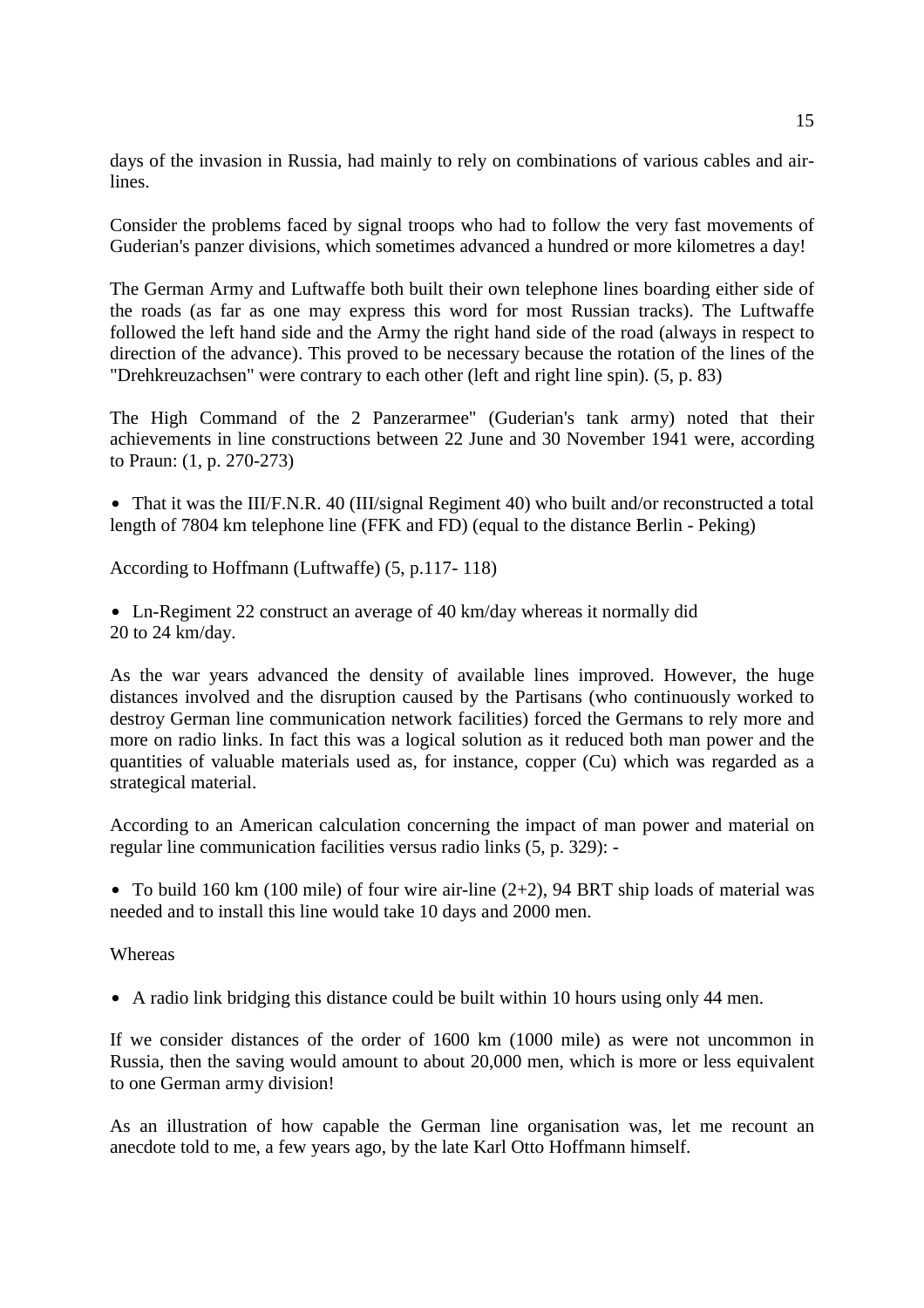In the summer of 1943 his signal regiment (Ln-Betr.-Abt. z.b.V. 10) was stationed in Luga in the northern section of the eastern front. On a particular evening his commanding officer Major Zimmermann visited the quarters of the signal group and, after a while, the C.O. said that he had to go back to his own quarters, because he would like to write a letter to his wife. They looked at him with a smile and asked him: - "who the hell, as a member of a signal group, would write letters?". He looked at them and didn't understood what they meant and said - "there is no other way to get in touch with my wife?". They grinned and one said: - "yes there is ... a telephone call!". He still didn't believe what he just heard and asked how, and is this legal (not officially, but tolerated during low traffic hours)? It was arranged that the next evening provision would be made to switch lines for a so-called "Konferenz-Schaltung" or conference link connection between him, his wife living in Gremsmühlen-Malente (western part of Germany, about 1700 km away from Luga) and his son who was stationed in Crete! How many km of cable and/or line and repeater stations were involved? The signal path over occupied Russian territory was managed by the Luftwaffe organisation (so-called LVs), the line section over German territory up to southern Italy was mainly handled by the regular telephone authorities and the route to Crete was again managed by the Luftwaffe signal service. (see also, 5, p. 95)

Probably the most striking example of long distance by-passing or rerouting signals took place in the autumn of 1944.

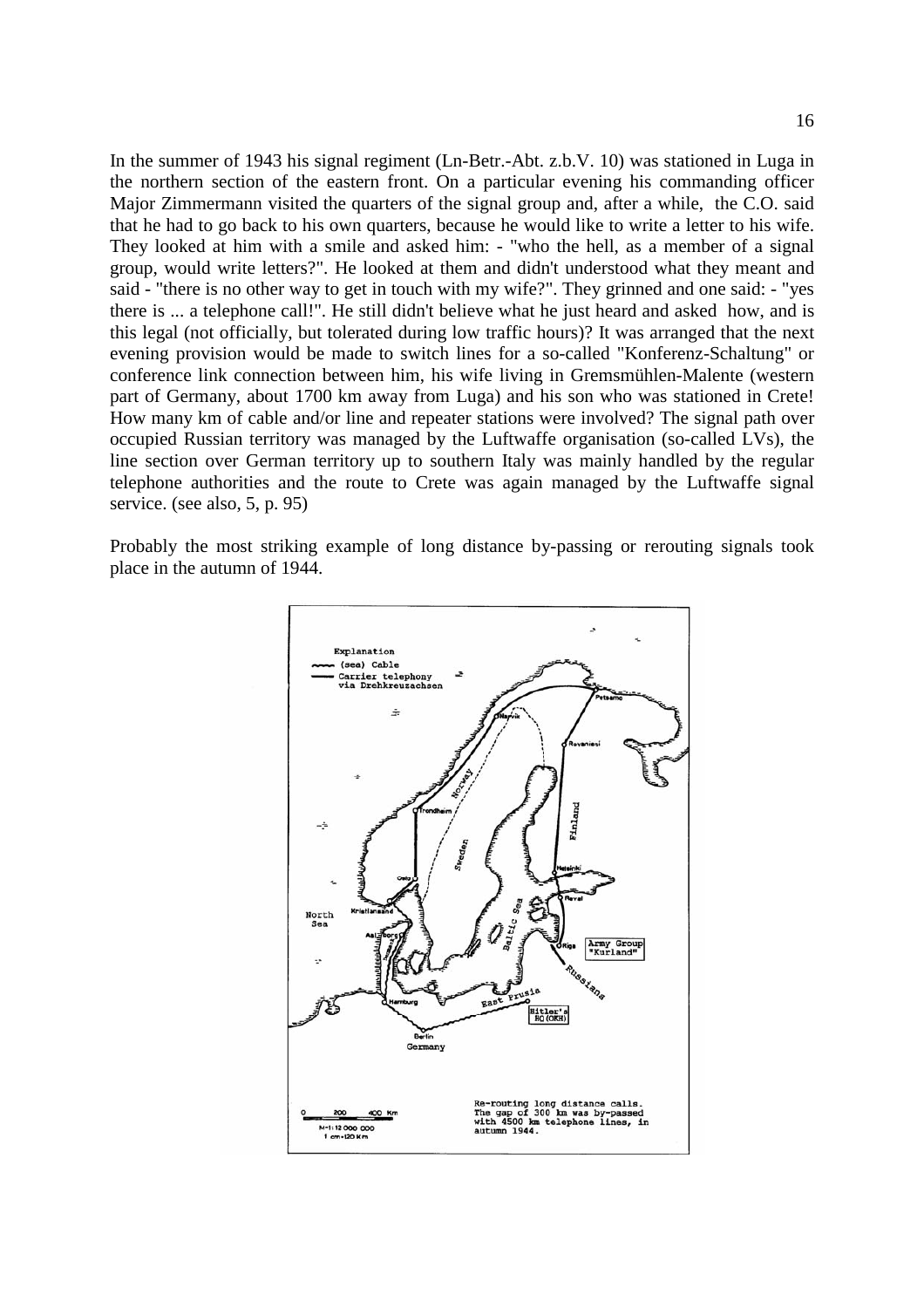If we consider the map on the previous page, then we can clearly understand what happened. The Russians broke through the German front line and reached the coast of the Baltic Sea and cut off all lines between East Prussia and the so-called "Kurlandfront" just south of Riga. To ensure un-intercepted communications between Hitler's HQ Wolfschanze near Rastenburg and the isolated army group "Kurland" the signal path went from:

- Riga to Reval in Estonia via Drehkreuzachse
- By sea-cable to Helsinki
- Then again transferred by carrier signals via a "Drehkreuzachse" to Kristiansland
- Via sea-cable to Denmark and then over regular cables to the army HQ

To fill the communication gap of 300 km, line facilities of up to 4500 km had to be switched. The speech quality was a bit "meagre", but teleprinters worked without problems. (1, p. 235)

**During WW II German line facilities certainly passed many hundred million messages** and even in the days of Germany's "Apocalypse", the Germany army High Command Centre (HQ) "Zeppelin" in Zossen, could still handle, in January 1945, a **daily** average of:

- 20,000 "Fernschreiben" or telex messages
- $\bullet$  120,000 long distance calls

Zeppelin was **the** Army Command "nerve centre" near Berlin. It was connected by fixed (permanent) lines (which were always available) with all war theatres in Europe up to the bitter end. (1, p. 240) After the war the Russians took over control of this huge underground bunker complex and incorporated it in to their own military organisation.

The armed forces managed to overcome most bottlenecks, despite the devastating bombardments of German territory and its resources. In a sense they could still rely on their own RV and/or "Drehkreuzachsen". And the Luftwaffe still possessed 75 to 80 % of the long distance line facilities of the Reichspost. (5, p.307)

The Luftwaffe deployed and maintained about 50,000 km RV links at those places in Europe and north Africa which were of utmost importance for their signal organisations. (5, p. 436) Figures concerning army RV links are not known to me, but I would be very surprised if they amounted to less than 20,000 km.

# **Some Backgrounds and conclusion**

In discussing some aspects of German armed forces line communications I have ignored the existence of Navy line communications because, in my opinion, these were outside the context of this paper as the German navy did not have any real system of their own generally using the regular (civilian) phone service.

We have looked at some aspects of German military line communications. If we look back to the days of the so-called "Great War" (1914-18) then it is apparent that the German army could look back on a long history of traditional line communications. It is also evident that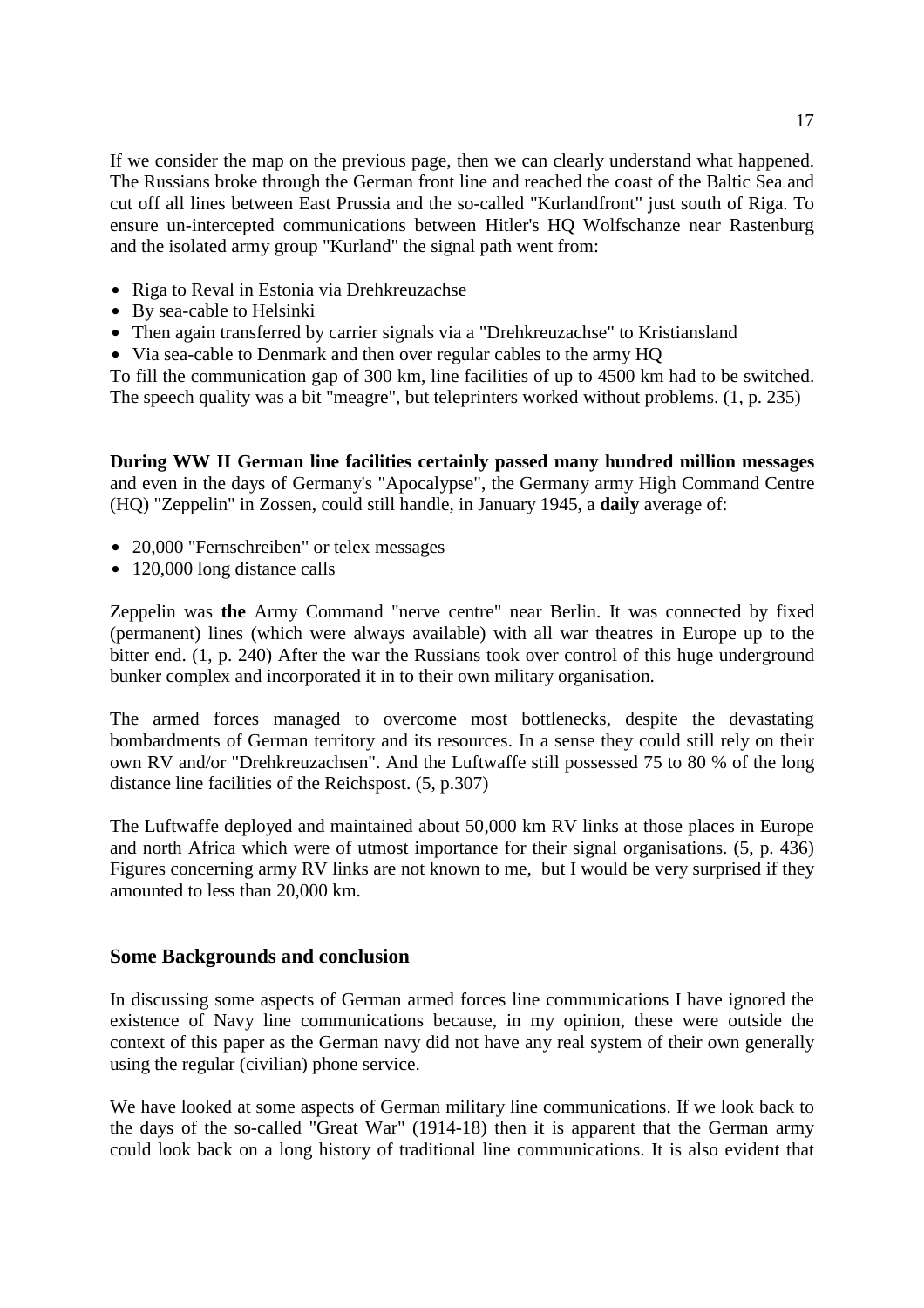they continued working in this field. We can also see from the historical background that the army signal organisation, though thorough, was based on a rather conventional organisation.

Due to the political changes of the 1930s and the great improvements in "avionics" in general, the establishment of a new air force was particularly appealing to young people with its aura of adventure and daring. Many young and intelligent men were selected for the creation of a powerful new "Luftwaffe".

Goering was a highly decorated war hero of WW I and he had served in "Richthofen's" group. His political involvement in the Nazi hierarchy put him in a very special position in which he was able to control large parts of the German industry and their resources. He established the so-called "Vierjahresplan" an organisation which aimed to enhance Germany's industrial "autarchy" (self-sufficiency). The purpose of this organisation was to force the industry to minimize imports of raw materials of all kind. Due to his enormous influence in the German industrial complex he was able to select and sequester most supplies necessary for the built-up of his new air force. With this latter background in mind we may say that the German Luftwaffe was the best equipped of all armed services and may be regarded as an elite troop, followed by the Navy and in third place came the regular army ("Heer")!

Consequently, the Luftwaffe possessed the best communication facilities (resources), in respect of both quality and quantity. Between army and air force there sometimes existed quite some animosity, due to the army's tendency to boast of their heavy weaponry and their traditional role as **the** armed service. (see also, 1, p. 229, 233) Both attitudes are clearly reflected in the two books which served as my main references. The best of these two is Karl Otto Hoffmann's book the "Geschichte der Luftnachrichtentruppe" or the history of the air force signal troops. This book (one of a series of three) reflect a period of about twenty five years of preparation. Hoffmann served as an officer in the German air force line communication service from the mid 1930s through to 1970 with a break in the post war period when Germany had no armed services.

General Praun's (successor of General Fellgiebel, see hereafter) book concerns more his own memory recollection and in many respects does not entirely reflect **the** history of army communications. Nonetheless, he became, in the autumn of 1944, the C in C of all German army communications and could take an overview from a different perspective.

**Hitler's last gamble** was probably the "Battle of the Bulge" which was started on 16 December 1944 and its initiation proved to be a complete surprise for the Allied Forces in western Europe. How could this happen, despite all the efforts of Allied intelligence and the apparent successes of Bletchley Park? The explanation is: - Hitler's directive to abandon all wireless communications concerning anything that could be linked with this future military operation. Consequently, military communications had entirely to rely on line connections. (14, p. 35-44)

**In conclusion**, we have considered some aspects of German line communications and I think we can say that in the early war years these were "state of the art", particularly in respect of the extent of their networks. Every conversation over line, what ever its nature, was effectually a hidden message, one which, in most cases, could not been intercepted by Allied "Y-services" at all. (Some RV links in the Mediterranean theatre were occasionally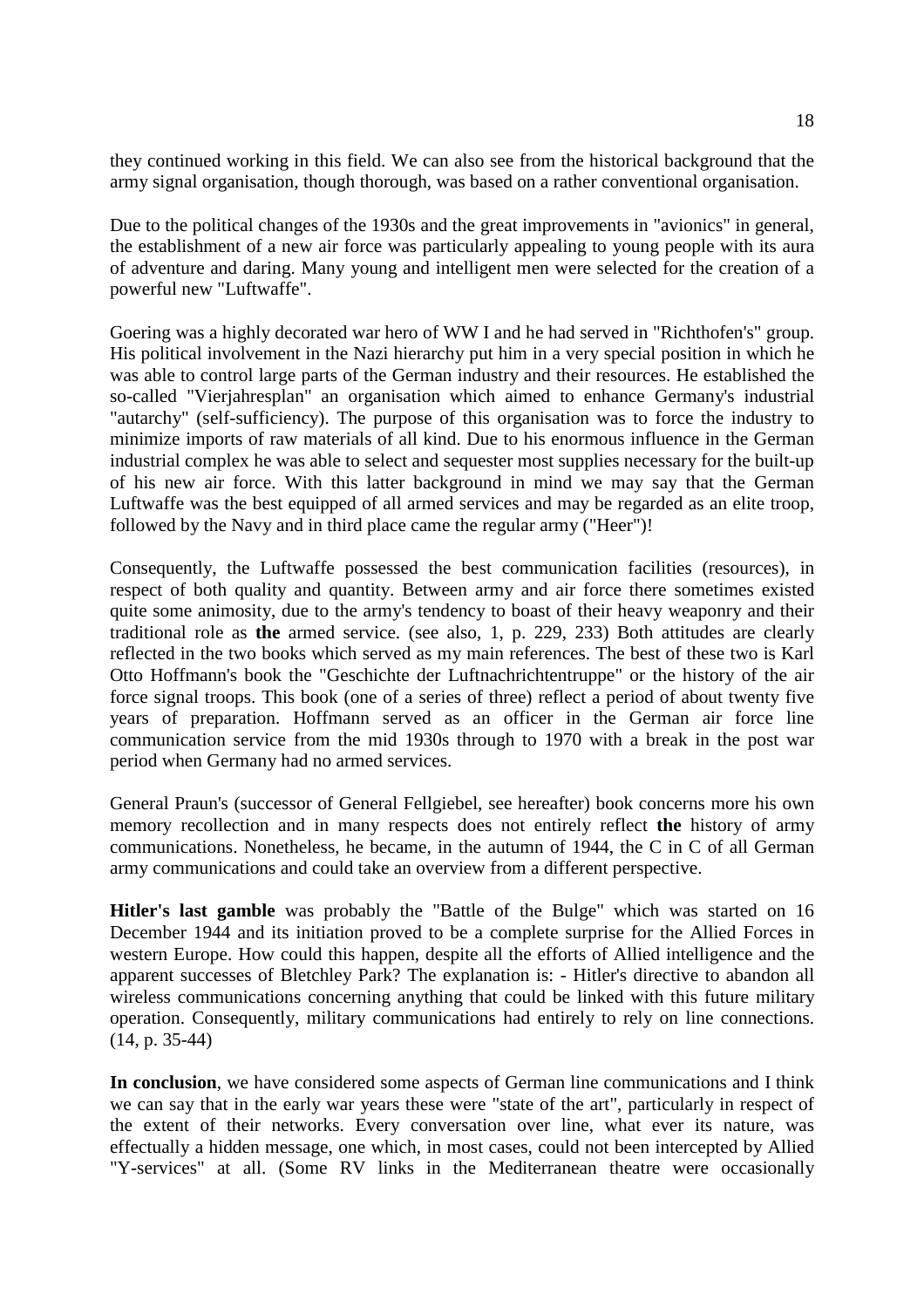intercepted (from Malta) and also some telephone lines were tapped where they passed over Swedish territory).

There is little doubt that military line communications proved to be of "strategic" significance for the German armed forces during World War Two.

**However, a severe disadvantage of good communications** is that the German High Command, especially Hitler, was (due to those extensive facilities) able to intervene at any time and in nearly all circumstances. In the 1800's Moltke has once mentioned: - *that a "Feldherr" or field general has most to fear whilst there is still a direct telegraph line to the rear*!

Although, not discussed in this paper, the assassination attempt on Hitler on 20 July 1944 and the coup d'état of a group of generals failed in part due to the complexity of German military communications. The hardware and the way the lines were organized and connected (existence of two independent communication networks, see also 5, p. 60) caused the reiteration of orders over different signal routs towards those who were in charge (had to know about it or were concerned). General Fellgiebel (C in C of army communications) could not foresee that his instructions and orders to block all communications with Hitler's HQ were automatically sent, via a different (by-pass) route, to the centre that was supposed to be switched off! This is why the Gestapo knew, within a few hours, who was to blame for it. (see also, 1, p. 222)

### **Reflections**

Britain's finest hours, in the field of detection and unravelling of communications (kept for so many years as a top secret) were only made possible because of the extensive use of wireless communication by the German armed forces during WW II. Without this, Britain would certainly have had a rather more difficult job to beat the German military forces in this war! We only have to think of the implication of Ultra and HF/DF, which could hardly have supported the Allied war efforts without the availability of German wireless signals. We have previously learned that the German armed forces relied heavily, in many respects, on line communications. As long as the front wasn't moving line telephony was extensively utilized. Only remote stations at the far end of the communication line, were compulsory relying on regular wireless communications. On the other hand, what would have happened if the Germans had not used wireless linked communications in the way they did? However, this hypothesis is only of academic significance, because the Germans had, in many respects, despite their extensive line facilities - no other choice then to use wireless for their tactical communications.

### **Acknowledgement**

I have to thank all those who have supported me with information. As I have mentioned in the synopsis of this paper, the general interest in line communications is rather limited. And as a consequence it has proved to be difficult to get access to relevant additional sources. In the first place I have to thank Günter Hütter for his generous support. Thanks to his very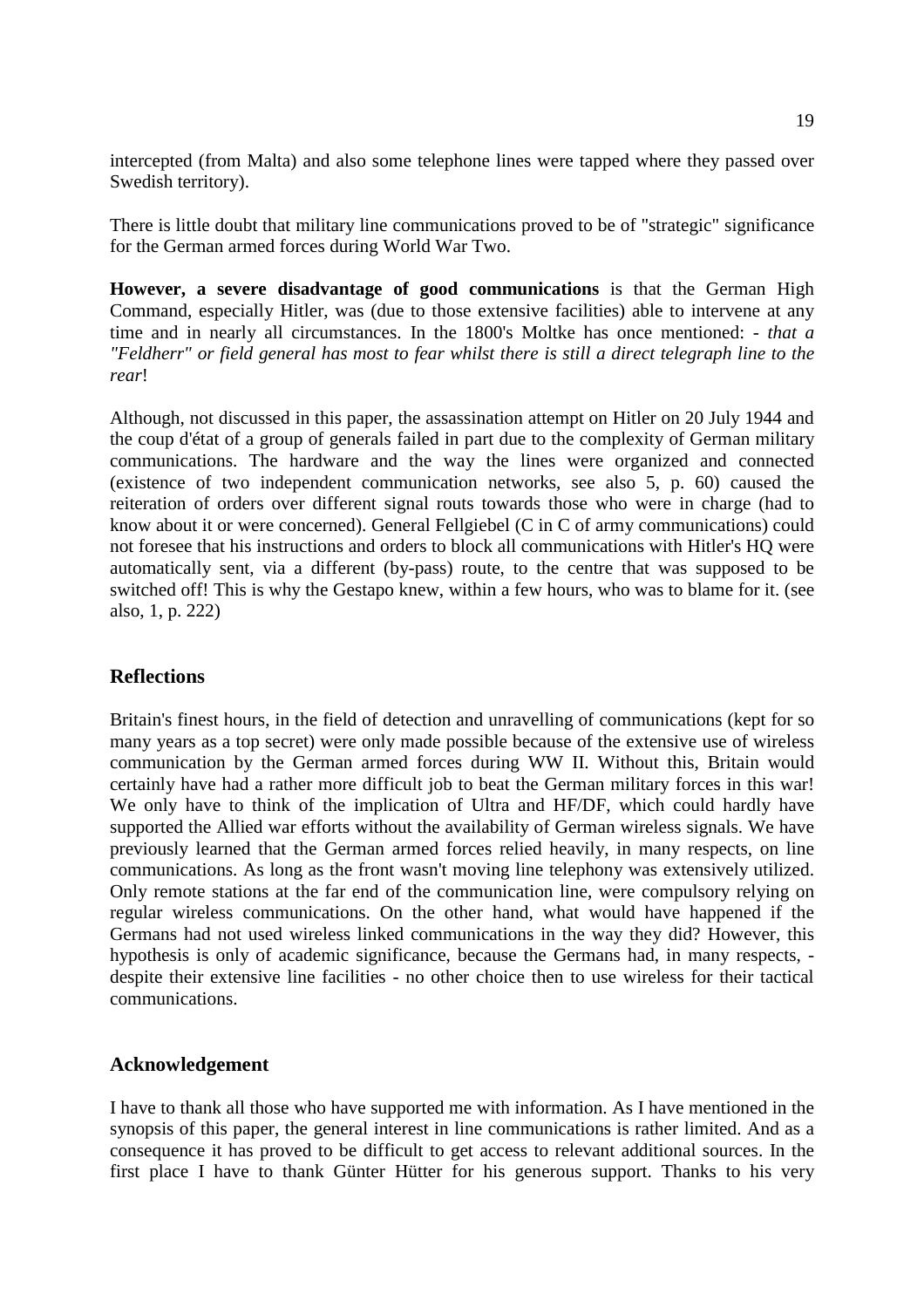comprehensive archives I could find much relevant information, whose content was far beyond what I could have expected to find when I started the preparation of this paper. Although, my interest in this subject has continued for over twenty two years, the realisation of this publication could never have come about without the support of the late Karl Otto Hoffmann and of, Peter Brinkenberg, John Bullen, Ralph Erskine, Gertjan Huysman, Wim Jung, Helmut Liebich, Hans Richter, Rudolf Ritter and Werner Thote.

Nonetheless, without the indispensable support of my friend Richard Walker this paper would never have seen daylight.

## **Abbreviations**

- AF Audio frequency
- BPO British Post Office
- BRT Bruto register tonnage (deadweight capacity/tonnage)
- C in C Commander in Chief
- C.O. Commanding Officer

**Cu Copper** 

- DM Dieselhorst-Martin a special type of telephone cable
- DMG Decimeter radio link apparatus (**D**ezi**m**eter**g**erät)
- DRP German Post Office (**D**eutsche **R**eichs**p**ost)
- FD Permanent air-lines
- FFK Field cable (**Feldfernkabel**) (often similar with "Spiral four")
- FM Frequency modulation
- FTF Special carrier telephony apparatus
- Fu G Wireless apparatus (**F**unk**g**erät) sometimes written as FuG

G- Secret-... (**G**eheim- ...)

- HQ Head Quarters
- ISDN Integrated Services Digital Network
- Ln Luftwaffe signal Corps or German air force signal organisation
- LV German air force exchange station (**L**uftwaffe**v**ermittlung)
- MEK AEG multi channel carrier telephony apparatus (**M**ehrfach-**E**inzel**k**analgerät)
- MG Siemens multi channel carrier telephony apparatus
- PCM Pulse Coded Modulation
- PO Post Office
- PTT Post Telegraph Telephone
- RLM German air ministry (**R**eichs**l**uftfahrt**m**inisterium)
- RV Radio link (**R**ichtfunk**v**erkehr)
- SAS Special Air Services
- sFK Heavy multi channel field cable (**s**chweres **F**ührungsfern**k**abel)
- SZ Teleprinter coding/decoding device (**S**chlüssel**z**usatzgerät)
- TF Carrier apparatus (**T**räger**f**requenzgerät)
- UHF Ultra high frequency
- VHF Very high frequency
- VFT Voice-frequency telegraphy apparatus
- WT Similar to British VFT apparatus (**W**echselstrommehrfach**t**elegrafie)
- WTZ Special version of WT apparatus